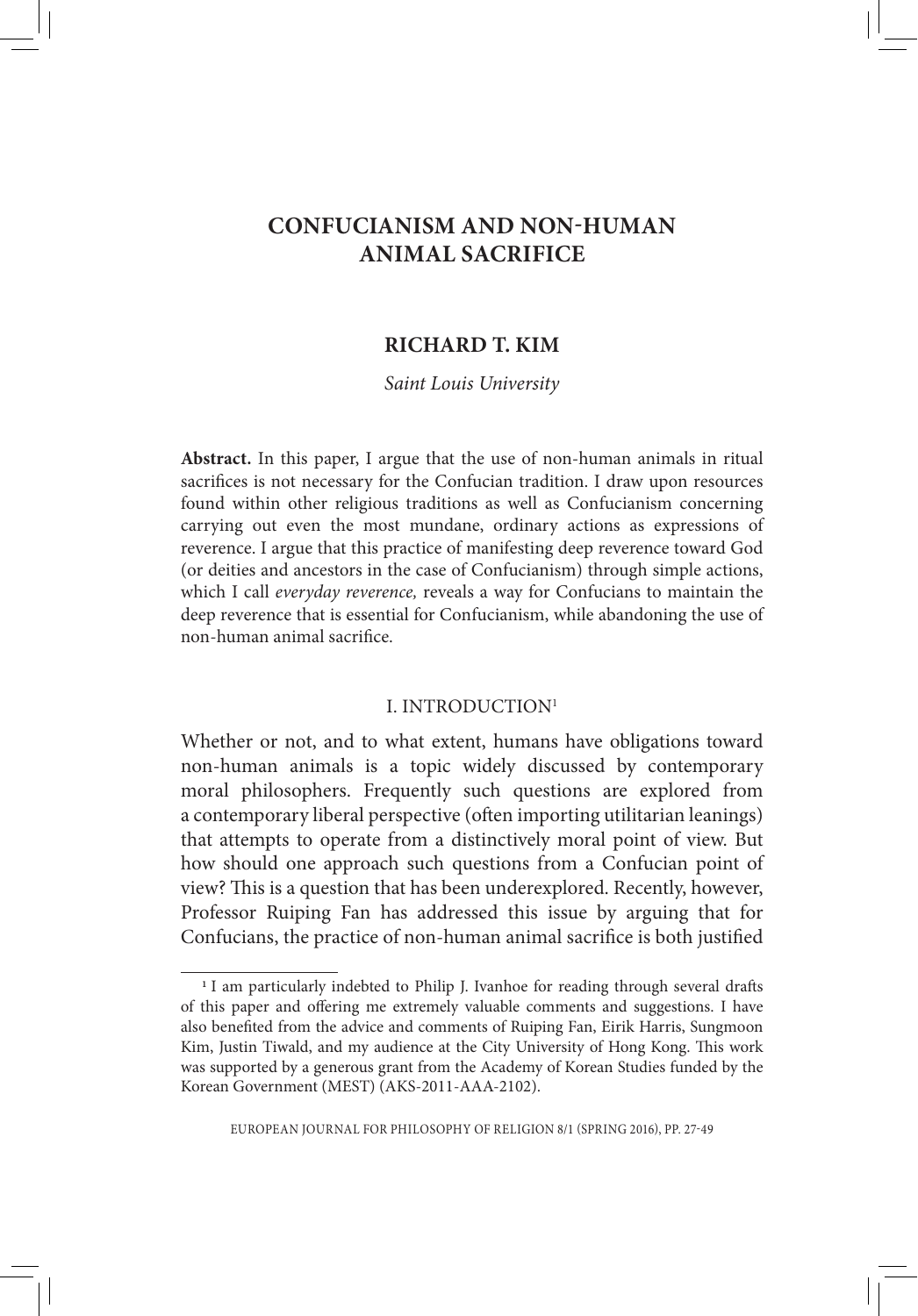and necessary in order to uphold the integrity of the Confucian tradition. In this paper I will argue against Professor Fan's claim that the sacrificial use of non-human animals is necessary by showing how the Confucian tradition can maintain its integrity without the practice of non-human animal sacrifice, especially through the practice of what I call *everyday reverence*. 2

I will lay out, in Section I, Fan's argument for the conclusion that non-human animal sacrifice is necessary for upholding the Confucian tradition and clarify what I take to be some ambiguities in the argument. In Section II, I will present a desideratum that must be satisfied if the Confucian tradition is to discard the use of non-human animal sacrifice without endangering its integrity. I will attempt to satisfy this desideratum by presenting alternative practices, focusing especially on what I call *everyday reverence*. In Section III, I will make a few remarks about the role and value of traditions and offer a suggestion about how Confucians like Fan could respond to my argument.

In the course of presenting my argument, two questions will emerge: (1) What is the role and value of traditions? (2) How can we determine whether or not a certain practice is necessary for the maintenance of a tradition? Although both questions deserve more attention than I will be able to offer in this paper, my hope is that what I say will at least bring to the surface what makes them significant and worthy of further exploration.

### I. FAN'S ARGUMENT

In his article, "How Should We Treat Animals? A Confucian Reflection," Ruiping Fan argues for two central claims. The first is that the Confucian view of using non-human animals for sacrificial purposes is morally justified.3 The second is that the sacrificial use of non-human animals is necessary for sustaining the Confucian tradition. The two claims are logically independent of each other. Even if the second claim is false, the first could still be true (or false). In this paper I will focus primarily on the second claim and argue that there are reasons for rejecting it. Nevertheless, I suspect that Fan and other Confucians would want to

<sup>2</sup> I am grateful to Justin Tiwald for suggesting the phrase 'everyday reverence'.

<sup>&</sup>lt;sup>3</sup> Fan defends this claim by appealing to the threefold division of love as described in Mengzi 7A45. I will discuss this division in Section Two.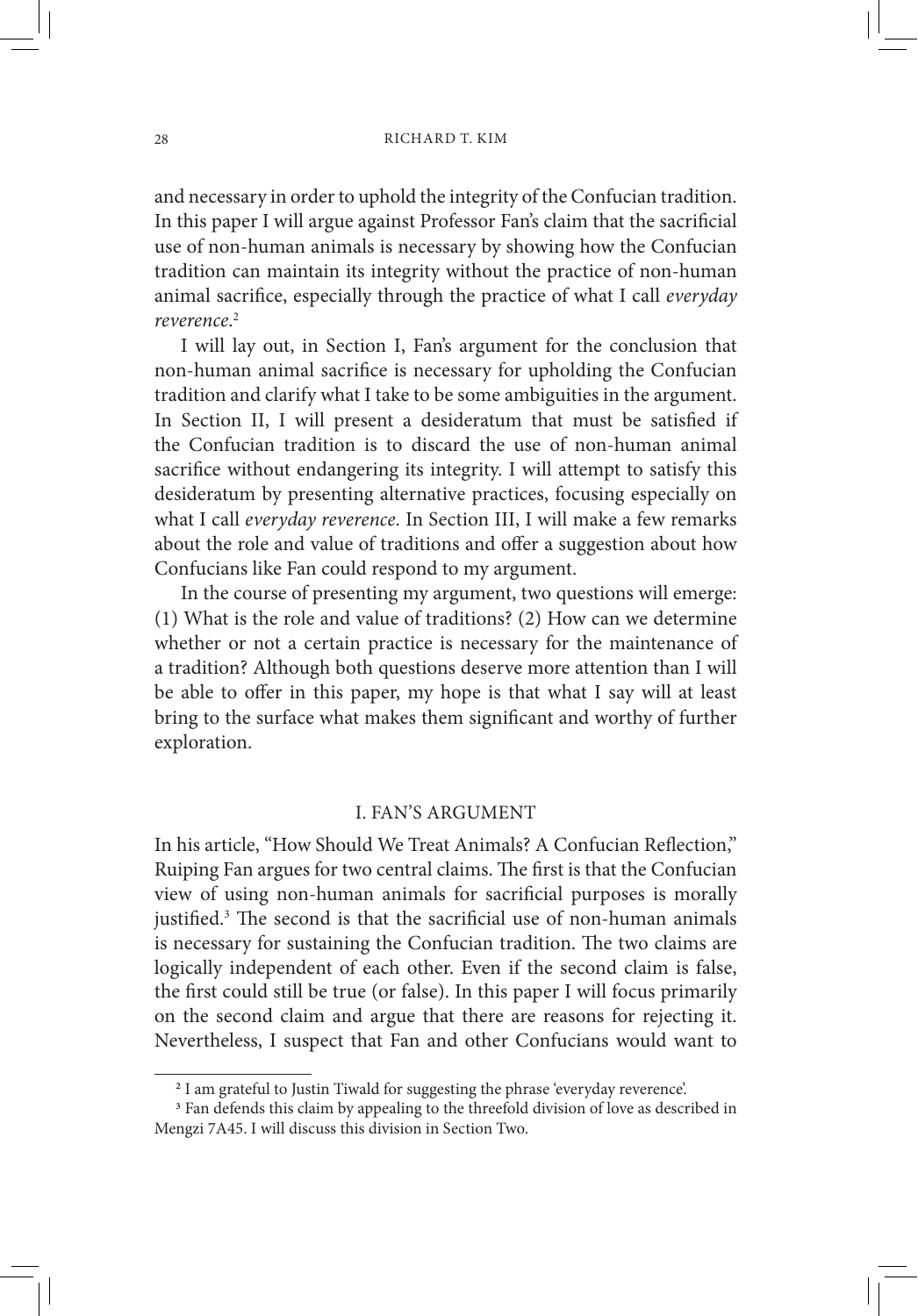agree that if it turned out that the sacrificial use of non-human animals was morally impermissible, then it could not be essential to the Confucian tradition since all of the practices within the tradition must help one to live according to the Way (*dao* 道), and it would be difficult to see how an immoral practice could help one achieve such a life.

Fan provides the following outline of his argument:

- (1)We ought to revere gods, spirits, and humans in practicing our filial or benevolent love to them.
- (2)We ought not to revere animals in practicing our sympathetic love to them.
- (3)Using animals in certain rituals is *necessary* to show our reverence to gods, spirits, and humans.
- (4)Therefore: we ought to control our natural sympathy with animals and use them in these rituals.4

Premise (2) might at first glance look unnecessary, but I think that Fan includes it since if it turned out that even non-human animals require our reverence, it looks like the conclusion, which I take as including an "allthings-considered" ought judgment, might not follow. To make this point more sharply, I think it is helpful to make explicit the assumption that one is permitted to kill an entity if (and only if) it is not necessary to revere it.<sup>5</sup> So to restate the argument:

- (1)We ought to revere gods, spirits, and humans in practicing our filial or benevolent love to them.
- (2)We ought not to revere animals in practicing our sympathetic love to them.
- (3)It is morally permissible to kill an entity if (and only if) reverence toward it is not required.
- (4)Using animals in certain rituals is necessary to show our reverence to gods, spirits, and humans.
- (5)Therefore: we ought to control our natural sympathy with animals and use them in these rituals.

<sup>4</sup> See Fan 2010: 90. By "animals" Fan clearly means non-human animals.

<sup>5</sup> Although I state this as a necessary and sufficient condition, the relevant question here is whether or not the fact that non-human animals do not require our reverence is sufficient for showing that it is morally permissible to kill them. I use a biconditional statement since it seems clear from the paper that Fan also thinks that the fact that an entity does not require our reverence is a necessary condition for the fact that it is morally permissible to kill it.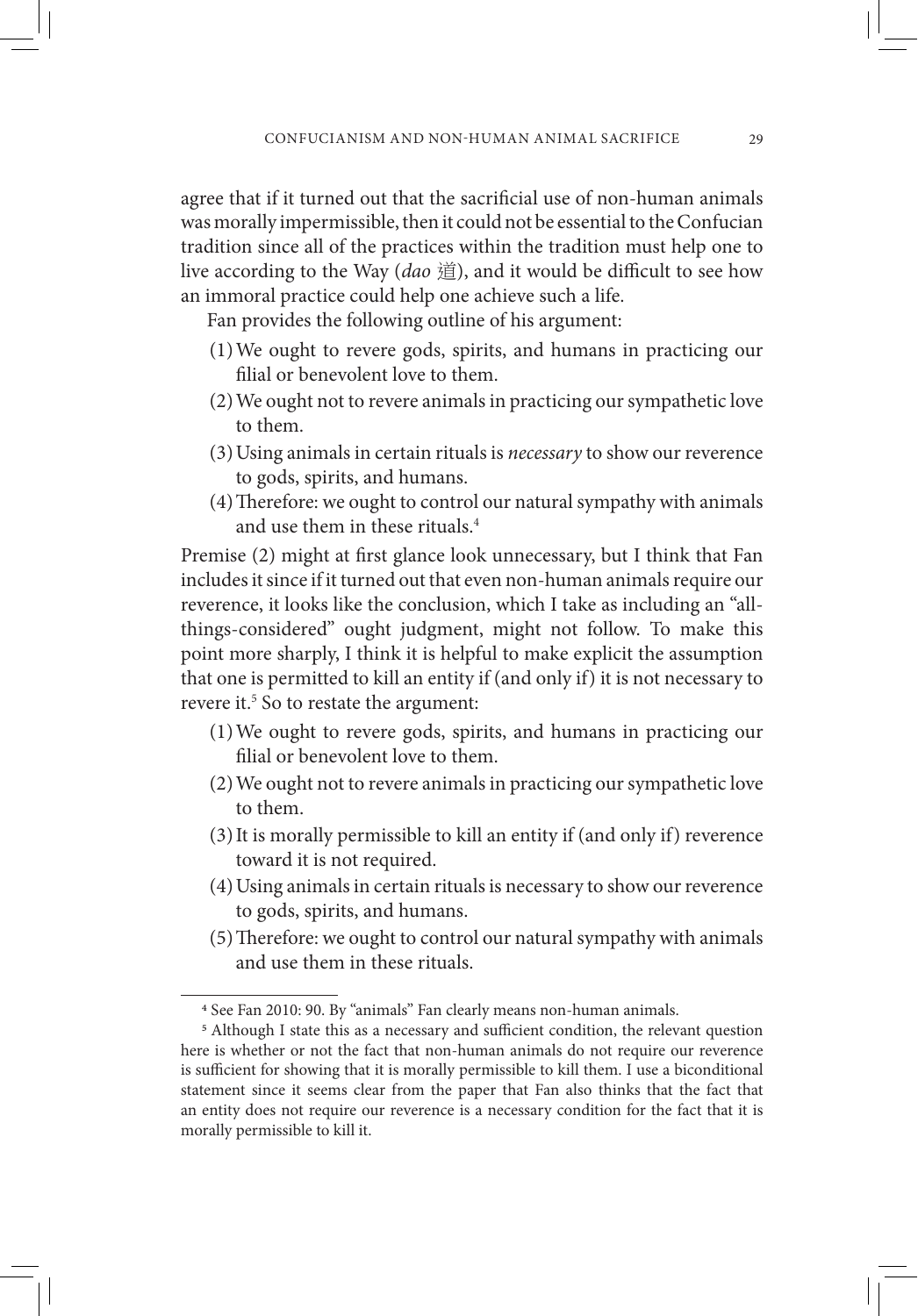Let me begin by questioning (3), our additional premise, which is more directly related to the moral defensibility of non-human animal sacrifice. Why think that the fact that reverence toward an entity is not required implies that it is morally permissible to kill it? One might agree that the obligation to revere an entity is sufficient to make it morally impermissible to kill it (at least under normal conditions) but that it can be morally impermissible to kill an entity for other reasons as well. One could think that we ought not to kill non-human animals not because they require our reverence, but because they require what Fan calls "sympathetic love," one of the three forms of love that Fan draws upon to support his argument that the practice of non-human animal sacrifice is justifiable. Let me pause here to briefly lay out the three forms of love found in the *Mengzi* as discussed by Fan.

Drawing upon the text of the *Mengzi,* Fan develops a tripartite division of love involving three distinct attitudes that are appropriate for the type of relationship involved.<sup>6</sup> One ought to be devoted to one's parents (*qin* 親), benevolent (but not devoted) toward the people (*ren*   $\Box$ ), and caring (but not devoted or benevolent) toward non-human animals (*ai* 愛). Fan uses the term "devotional love" for the love that one should have toward one's parents, "benevolent love" for the love that one should have toward other human beings in general, and "sympathetic love" for the love that one should have toward non-human animals. These different forms of love generate different requirements for action depending on other morally salient features of the particular situation in which a person finds herself.

Employing this division, Fan argues that while Confucians are obligated to treat animals "seriously, cautiously, and carefully" due to the requirements of sympathetic love, the kind of relationship that ought to exist between humans and non-human animals does not preclude the practice of killing non-human animals for ritual sacrifice. This is ultimately because while both devotional love and benevolent love give rise to the obligation of respecting ancestors, deities, and other humans, sympathetic love does not generate an obligation to respect non-human animals. So even if we do accept, along with Fan, that respect for an entity is necessary for the existence of an obligation to refrain from killing it, the real question becomes why sympathetic love doesn't also require respect.

<sup>6</sup> Fan relies upon *Mengzi* 7A45 to develop his account of love.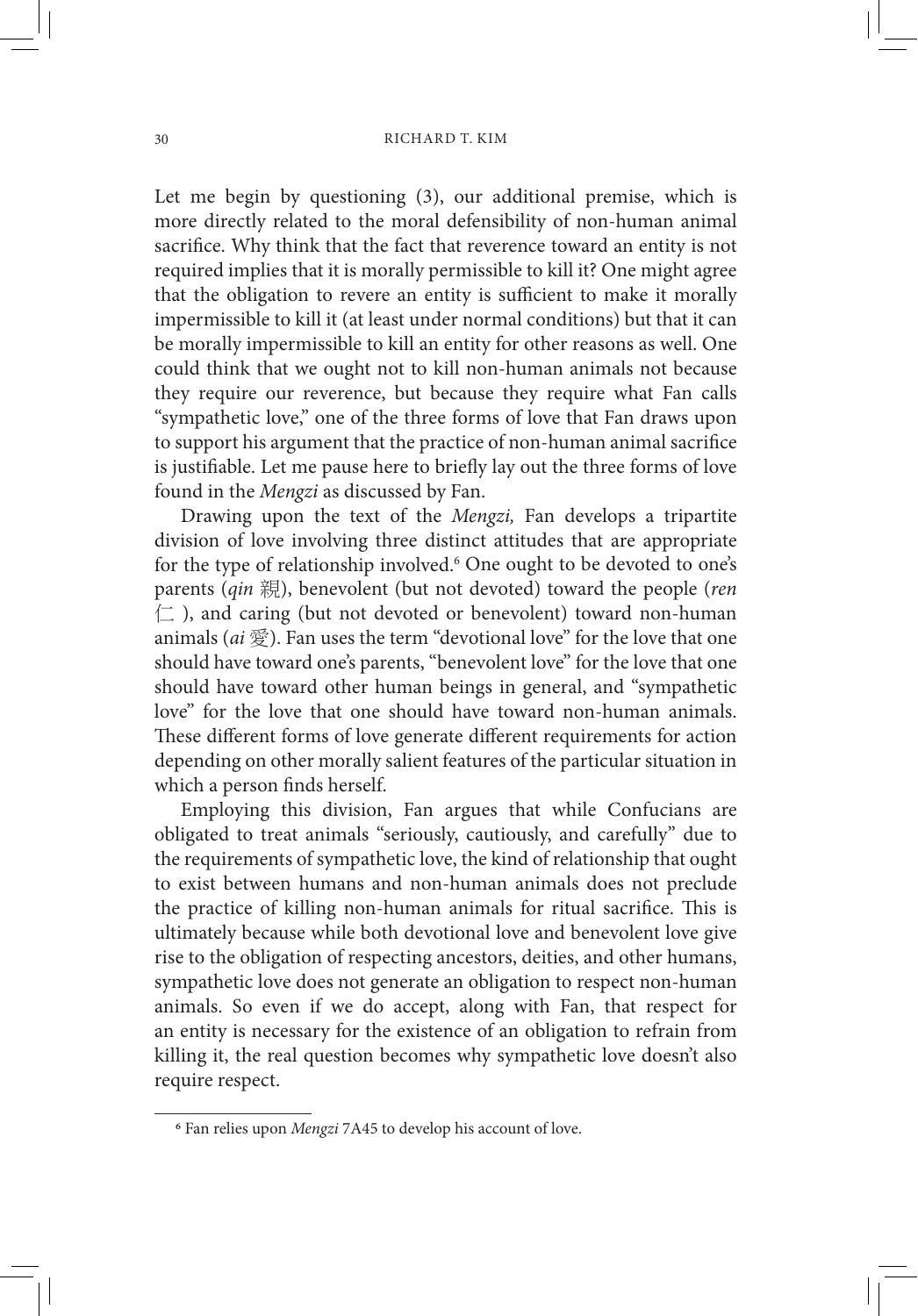The reason Fan seems to think that sympathetic love cannot require us to respect non-human animals is because sympathetic love is qualitatively lower than benevolent love (the love that is appropriate to have toward humans) and there can be cases in which benevolent love can generate a more authoritative imperative for us to sacrifice the life of a non-human animal. As Fan notes, "In emergency situations like the burning down of the stables, we should not compute whether we should rescue a horse that has worked hard for us or a human being who is a total stranger, or whether we should save a dozen horses or a single human stranger." (Fan 2010: 84) One point that should be noted is that the examples Fan gives here are about *allowing* one or more non-human animals to die, for the sake of saving a human life, rather than actively killing non-human animals to save a human life. Those who think that there is a significant moral difference between doing and allowing may agree with Fan's verdict in the examples, but may still claim that sympathetic love requires one to never actively kill any non-human animals. Nevertheless, Fan's argument that it can be permissible to kill a non-human subject because the requirements generated by sympathetic love can be overridden by the requirements generated by benevolent love is plausible enough. If my children and I were lost in a forest and the only means of ensuring their survival as well as mine was to kill a local deer for food, benevolent love could override my sympathetic love for the deer, and require me to kill the deer to keep my family alive. But if in a similar situation, even if the only way to keep my children and myself alive were to kill a random human being that we happened to meet for the sake of consumption or to steal the food he had in his possession, I would still be obligated to refrain from killing this person. The relevant issue, however, is whether or not given the requirements of sympathetic love, it is permissible to kill a non-human animal for the sake of ritualistic sacrifice. Since the focus of this paper is not the moral permissibility of non-human animal sacrifice but its necessity for the Confucian tradition, let us grant that (3) is true.

As Fan himself points out, (4) is really the crucial premise of this argument. But as stated, we can interpret it in two ways. The first is that the sacrificial use of non-human animals is necessary for each and every act that manifests reverence toward gods, spirits, and humans:

**Action Requirement:** If an act manifests reverence toward gods, spirits, and humans, then it must involve the use of non-human animal sacrifice.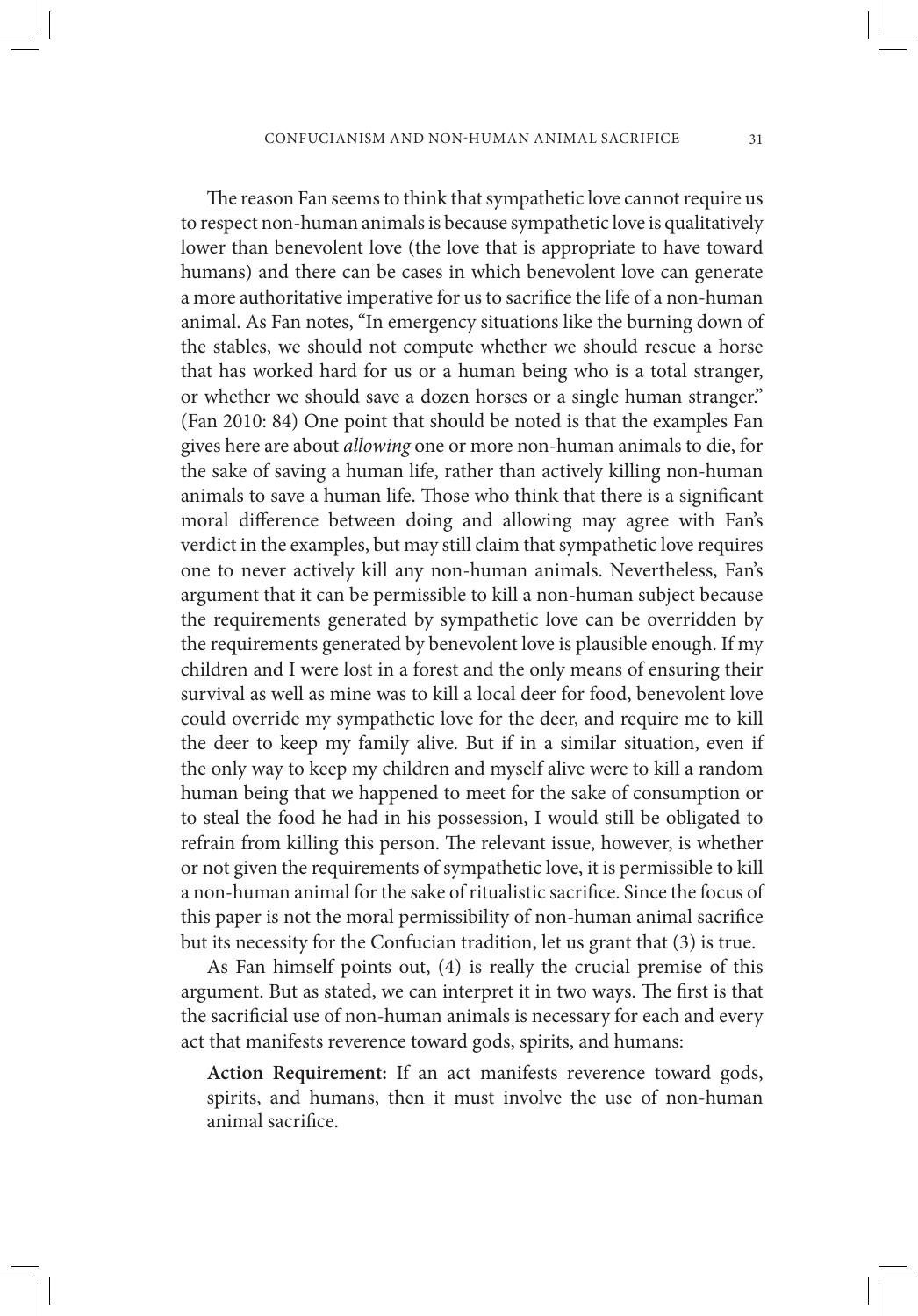I don't think Action Requirement is what Fan has in mind, especially because it is so implausible. There are clearly ways of manifesting reverence toward gods, spirits, and humans that do not involve the use of non-human animal sacrifice, e.g. through prayer or other forms of worship. More will be said about such practices in Section Two.

The second reading, which I take to be the one Fan is aiming at, is that if one is to cultivate and sustain the virtue (here understood as a character disposition to feel and act in a proper way) of reverence toward the gods, spirits, and humans, one must engage in non-human animal sacrifice:

**Virtue Requirement:** One can obtain and sustain the virtue of reverence only if one practices non-human animal sacrifice.

There is, of course, a difference between what is necessary for cultivating or obtaining the virtue of reverence and what is necessary for sustaining it. But in this paper I will not distinguish the two. Concerning the Virtue Requirement one could also ask more detailed questions, for example, how often must one practice non-human sacrifice to cultivate or sustain the virtue of reverence? Such practical questions, I will also leave to one side.

So what reasons does Fan offer in support of the Virtue Requirement? To support this claim, Fan begins by identifying some of the key features of the attitude of reverence. The first key feature is a special sense of fear that "reflects a sense of appropriate awe in that it is inevitably related to our beliefs about the ultimate reality that lies beyond our control and our comprehension." (Fan 2010: 90) This feeling of fear or awe is directed toward entities that are "higher or greater" than us (Fan 2010: 90). But while it is understandable to think of someone as standing in awe of gods or spirits, how can such an attitude be directed toward other humans or even our ancestors? Fan provides us with an answer through a Confucian metaphysical account in which all humans are descendants of ancestors who were originally generated by Heaven:

The Confucian understanding is that our original ancestors were generated by Heaven, the ultimate reality, as noble beings who are close to the gods of Heaven and the spirits of the earth. Our ancestors exist as the most spiritual forms of humans, watching over the fates and lives of us, their descendants. Accordingly, we must stand in awe of them and give them deep respect. (Fan 2010: 91)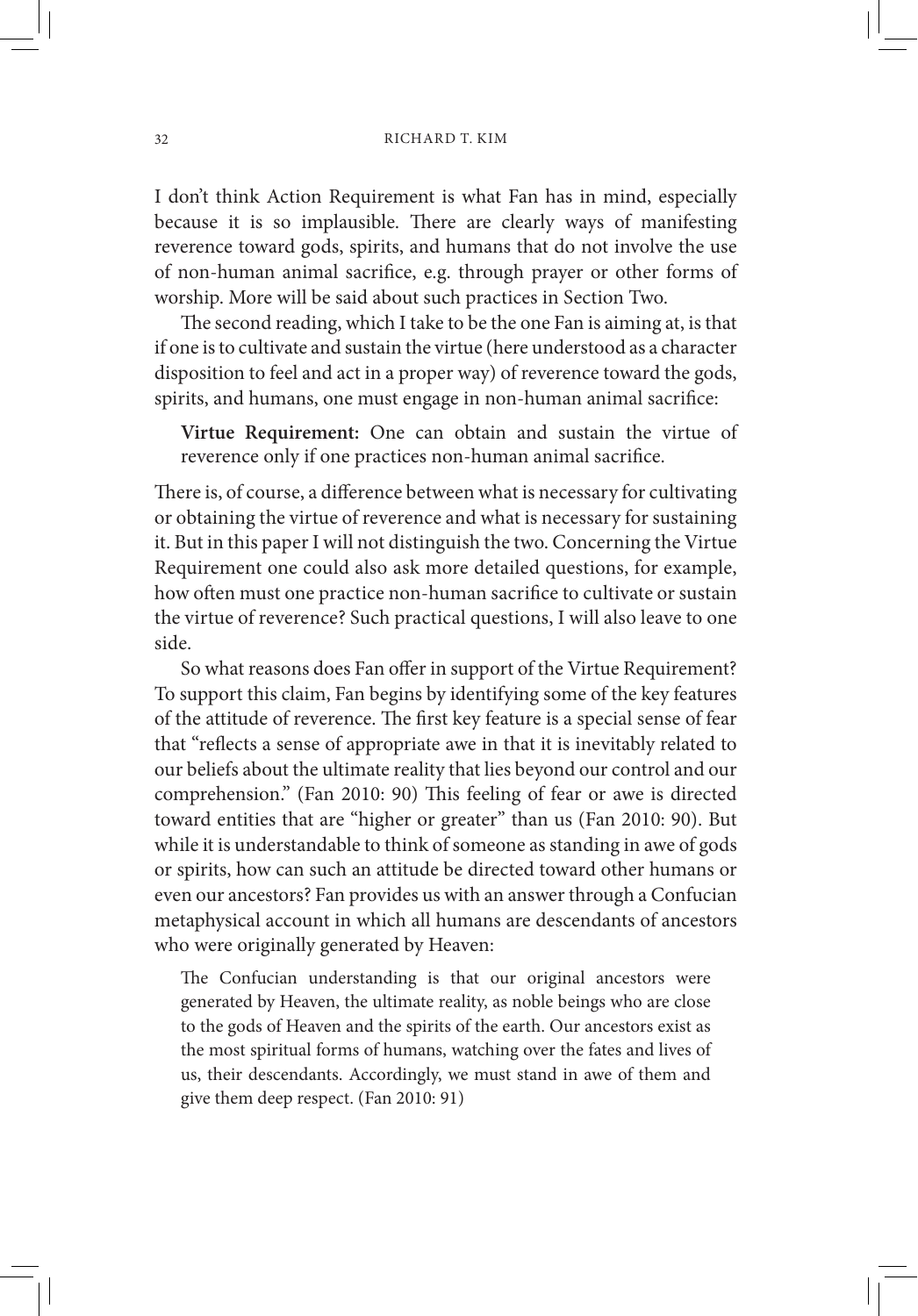Following along this line of reasoning, Fan argues that we need to also show reverence toward other human beings because "there is something essential to us that we receive from our ancestors, namely our spirits, which are higher and greater than our material bodies." (Fan 2010: 91)

I don't think this argument shows that we must have reverence, in the sense that Fan is using it, toward other humans for two reasons. The first is that as the argument is described we need to only have reverence for the spiritual component of human beings rather than, strictly speaking, human beings. For example, if one holds the view that human beings are animals or biological organisms (the view now known as "animalism" in contemporary metaphysics) and that all biological organisms must be constituted by a body, then it seems like one would not be required, strictly speaking, to revere other human beings.<sup>7</sup> The second, more important reason, is that since *every* human being possesses the ancestral spirit, the argument is inconsistent with one of the key elements of reverence, namely, the requirement that one looks upon an entity as higher or greater. It does seem a bit strange to claim that we ought to *revere* every human being, although it doesn't seem at all strange to claim that we ought to *respect* every human being. One possible reason is that the source of our respect for other human beings is our shared humanity – we can come to recognize that every human being is "one of us" possessing equal dignity or worth and therefore demands respectful treatment. In this way, no human being is either higher or lower than any other. The reason why it seems much more plausible to revere deities or spirits is because they represent something that *is* higher than us, "that lies beyond our control and our comprehension."8 The same doesn't seem to hold for other humans generally. I submit, therefore, that reverence, in the sense at issue, is an appropriate attitude to have toward gods or spirits (where by "spirits" we may also include ancestral spirits) but not toward other human beings in general.<sup>9</sup> Accordingly, from this point on, I will direct my attention only to the claim that the ritualistic use of

<sup>7</sup> For an interesting defense of Animalism see Olson 2003.

<sup>8</sup> Of course, to an atheist all of this may sound nonsensical. But one simply needs to entertain the possible world in which there are such deities and ask whether reverence toward them would at least be intelligible in such a world. <sup>9</sup> I say here "in general" because it may be that children can (perhaps fittingly) have

his form of reverence toward their parents by seeing them as beings that are "higher" than them and lies beyond their control and comprehension. I thank P. J. Ivanhoe for bringing up this point.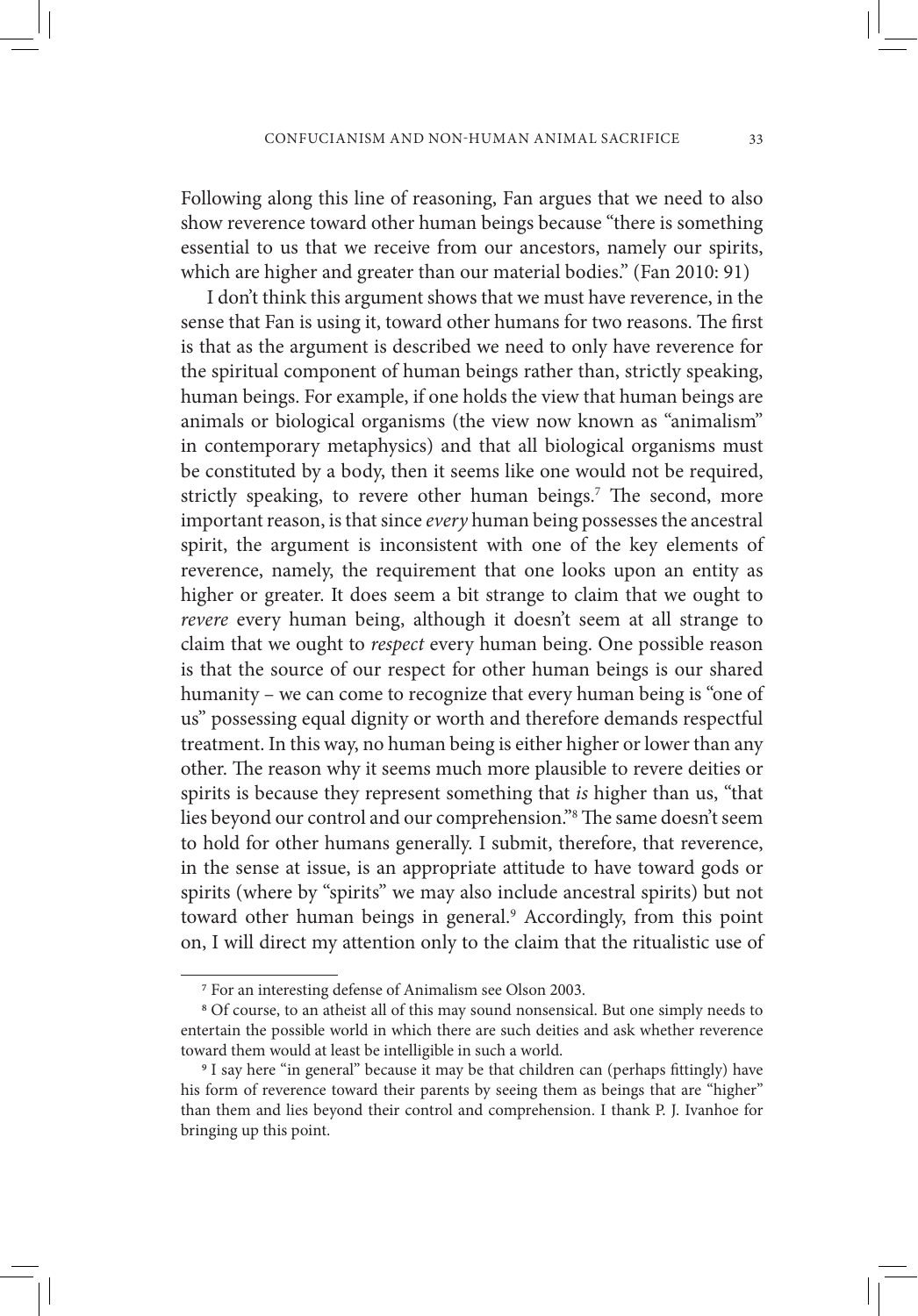non-human animal sacrifice is necessary for the cultivation of the virtue of reverence toward deities and spirits.10

Another key aspect of this attitude, according to Fan, is that it requires us to manifest such reverence through concrete rituals in two major ways: (a) "to shrink oneself" before the revered entity, or (b) to sacrifice for the revered entity the most valuable things one possesses. Fan goes on to say:

Obviously, the most valuable thing one can offer is life, and the life of animals serves this purpose exactly in sacrifice. It is hard to imagine that something else could replace animals in this place because the killing and offering of animals in such rituals takes on a tremendous significance: it adds the dimension of our awe to deities and humans to the rituals as well as manifests the profound seriousness of the rituals. (Fan 2010: 92)

It is perhaps true that the most valuable thing one can offer is life, if one means by "life" one's own life. But it is unclear why the most valuable thing one can offer is the life of non-human animals, especially given the present circumstances in which for many who belong to the middle class and above, buying a non-human animal for sacrifice will not impose a heavy burden. Instead, one might think that certain moral or spiritual sacrifices, involving a significant amount of one's time and energy, are more valuable than having to sacrifice the life of a nonhuman animal. What is being required here is perhaps better captured by the notion of *self*-sacrifice, sacrifice that requires the giving of one's self. Now what counts as self-sacrifice will depend on the individual and what she finds difficult to give up – the goods that lie closest to her heart – which could very well be non-human animals. But it seems more likely that self-sacrifice will involve other gestures connected to deeper, more personal goods.

One point that Fan may want to make is that the sacrificial use of nonhuman animals is the only way to express the appropriate sense of awe

<sup>&</sup>lt;sup>10</sup> What my paper leaves open, then, is that the sacrificial use of animals is necessary for the Confucian tradition because it is necessary for cultivating the attitude of respect towards humans. If non-vegetarian guests arrive, is it possible to serve them a purely vegetarian meal without disrespecting them and undermining one's general attitude of respect toward all human beings? I think so. As long as one explains to the visitors in a respectful manner the reasons for not serving meat and presenting a vegetarian meal that is clearly the product of time and effort, I do not think that either the hosts or guests must come away with any less respect for each other. One can even explicitly offer other gifts in place of the meat to the guests such as a more elaborate dessert or higher quality tea or wine.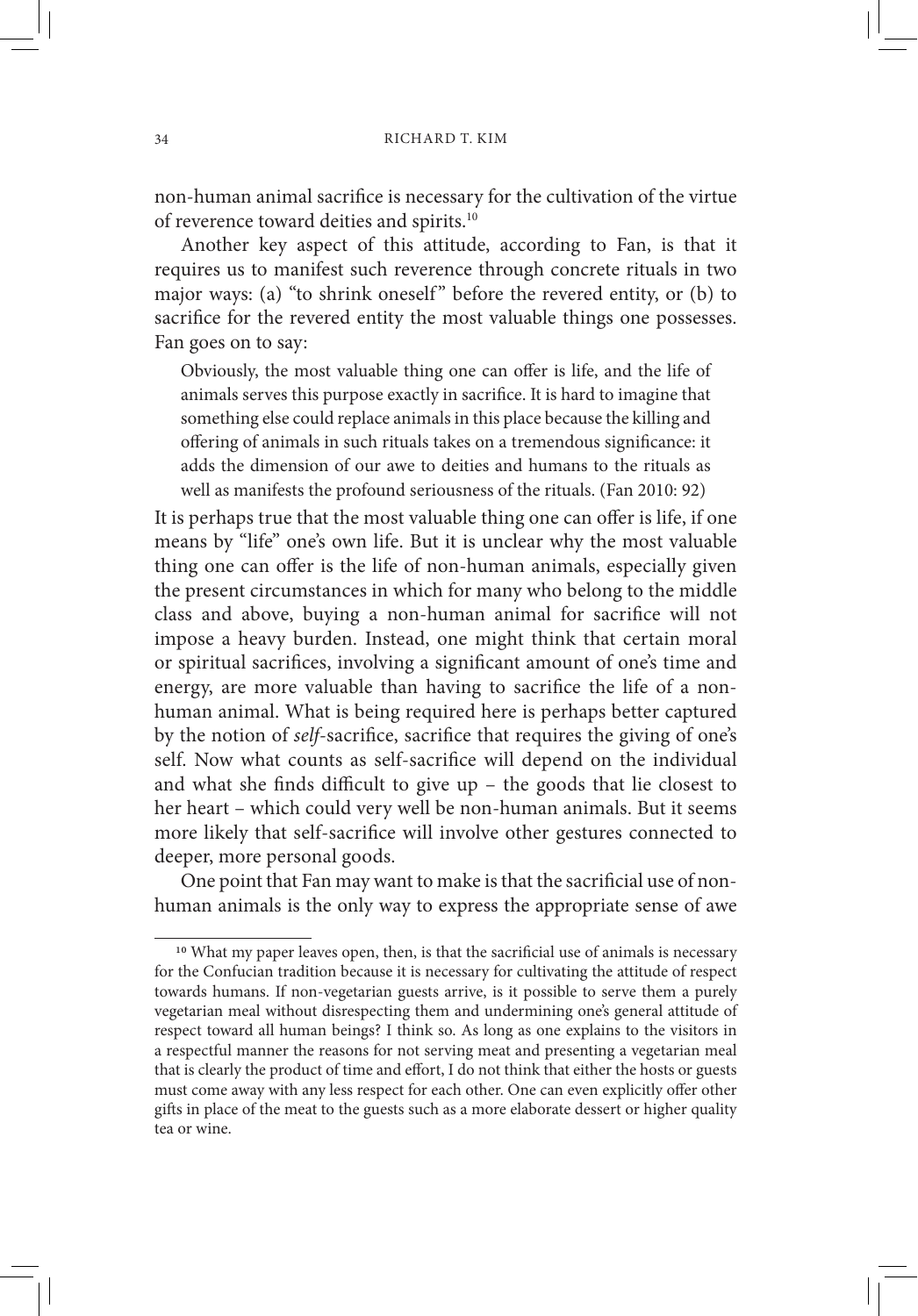to deities or spirits and to enable us to deeply appreciate the profound seriousness of the rituals. But it isn't quite clear why other rituals or practices cannot meet this demand. In the next section I will argue that practices found within other traditions that I believe can also be found in the teachings of Confucius, provide a way for Confucians to maintain the deep respect that one must hold toward deities and spirits.

# II. CULTIVATING THE VIRTUE OF REVERENCE WITHOUT NON-HUMAN ANIMAL SACRIFICE

In order to show how the Confucian tradition might discard the practice of non-human animal sacrifice, without endangering the tradition's integrity, it would be useful to clearly state what would need to be true if, indeed, the Confucian tradition could go on without the sacrificial use of non-human animals. Fortunately, Fan articulates for us just this desideratum: "Moreover, if sparing animals from the rituals does not detract from the virtues of devotional and benevolent love to humans, sympathetic love to animals should lead us to spare animals." (Fan 2010: 85)

Although Fan leaves out of the quote above devotional and benevolent love to gods and spirits, I'm fairly certain that he means to include them since elsewhere in the article he also takes reverence toward them as one of the important reasons for why non-human animal sacrifice is necessary within the Confucian tradition. Moreover, since reverence is not an appropriate attitude to hold with regard to other humans, as I argued above, I will focus only on the use of non-human animal sacrifice and its connection to the virtue of reverence toward deities and spirits. So the desideratum is this: show how the Confucian tradition can discard the use of non-human animal sacrifice in rituals without impeding the virtue of reverence toward deities or spirits.<sup>11</sup> I believe that there are strong reasons for thinking that this desideratum can be satisfied and in this section I will discuss some of the resources found within other religious traditions as well as Confucianism that have allowed their adherents to cultivate the virtue of reverence toward God or deities.

Let me begin with the Christian tradition, which came to explicitly reject the practice of non-human animal sacrifice. While the exact

<sup>&</sup>lt;sup>11</sup> Here I simply assume that Fan thinks of the "virtues of devotional and benevolent love" as equivalent with the virtue of reverence.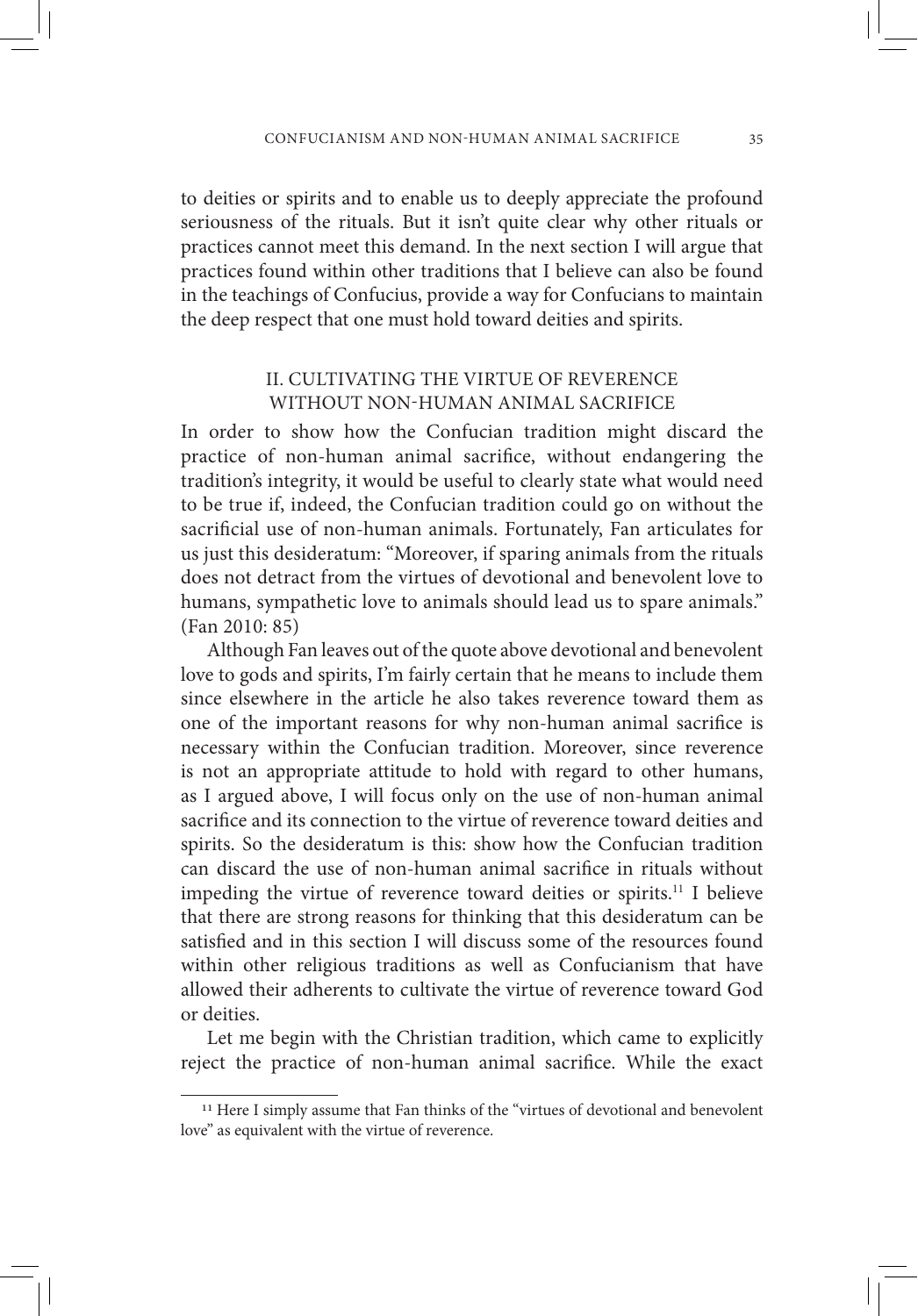historical reasons for why the early Christians did not continue the practice of non-human animal sacrifice remains open, it is clear that at least up until 70 A.D. Christians not only were well aware that the sacrificial use of non-human animals was one possible form of worshiping God, but some Christians, possibly including St. Paul, even participated in the sacrificial rituals.12 At some point in the 2nd Century, however, Christians came to explicitly reject the practice of non-human animal sacrifice for a variety of reasons.13 Nevertheless, they did not abandon the view that the highest duty of human beings was to worship and revere God, and a number of early Christians, if we are to take their writings as well as their willingness to sacrifice their lives as evidence, expressed a profound reverence for God, the kind of reverence that Fan takes as necessary for Confucians, albeit toward a different object. So both Confucians and Christians hold at least this much in common, that one of the essential aspects of the tradition is to express reverence toward certain entities: God in the case of Christianity, and deities and spirits, in the case of Confucianism.

Now the following question is significant for our discussion: were the early Christians still able to cultivate the virtue of reverence toward God even without the practice of non-human animals sacrifice? I think the answer is, yes. Of course, one way to express reverence toward God, exercised by the pagans and ancient Jews, is the sacrifice of nonhuman animals as offerings. But a number of other practices have been employed by Christians to express reverence. Three practices especially have become integral to the Christian tradition: prayer, fasting, and almsgiving. In order for such practices to truly foster a deep spirit of reverence, they must be exercised both mindfully and with the right intention. Neither simply going through the physical motions, nor partaking in the exercises for external benefits such as the admiration of others, will enable one to develop the virtue of reverence. Such ideas also chime with the teachings of Confucius: "If I am not fully present at the

<sup>&</sup>lt;sup>12</sup> See Petropoulou 2008: Ch. 6. Much of my understanding of the history of non-<br>human animal sacrifice within Christianity is indebted to her book.

<sup>&</sup>lt;sup>13</sup> One reason is the theological belief that because God is perfect, God is lacking in nothing and so the sacrifice of non-human animals has no value. Another reason seems to be the desire to distinguish themselves as Christians from both Jews and pagans. For more on these reasons see Petropoulou 2008: Ch. 6. From a Christological point of view, since Christians view Christ himself as the ultimate sacrificial offering, they may also have found the need to sacrifice non-human animals as no longer necessary.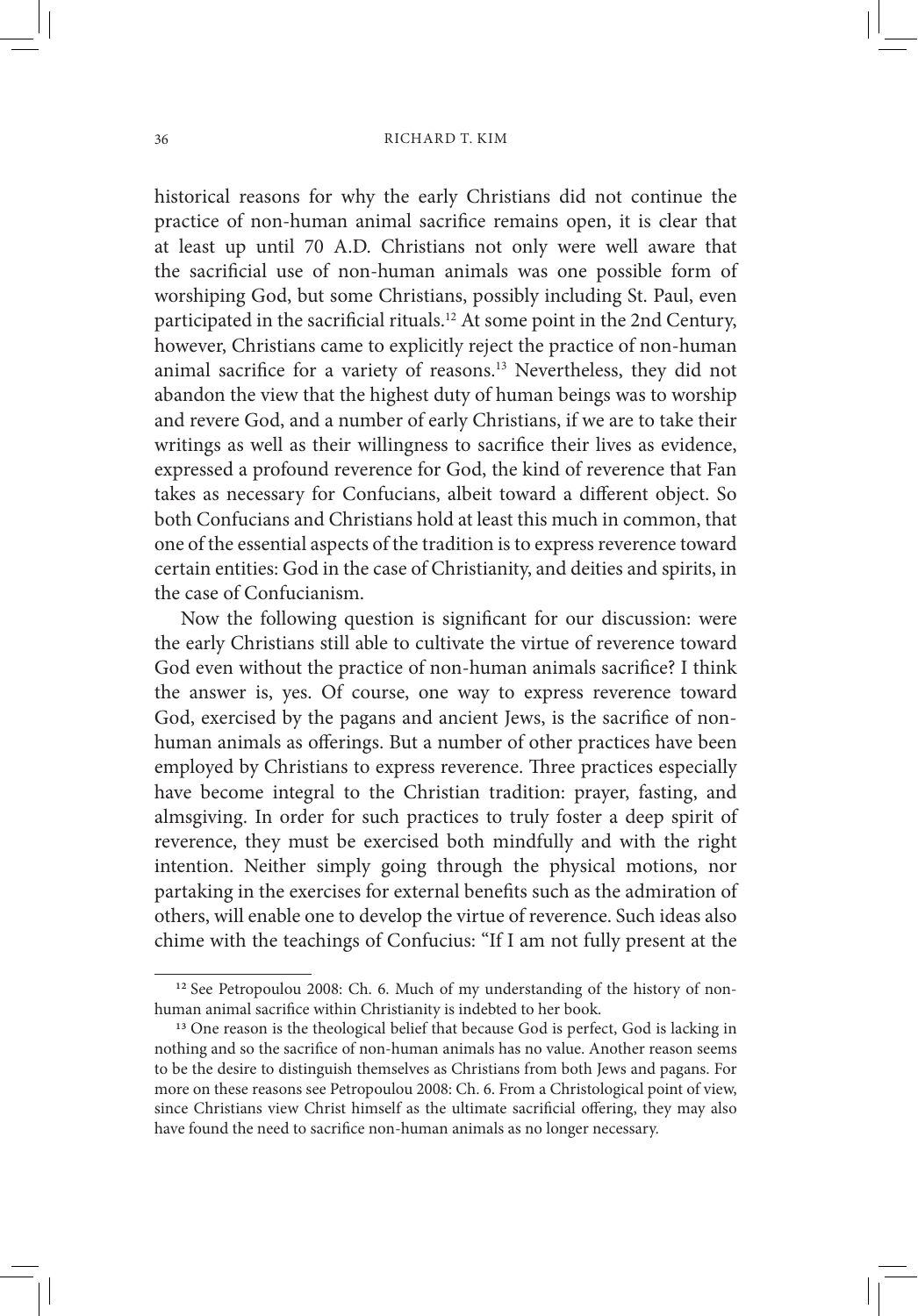sacrifice, it is as if I did not sacrifice at all." (*Analects* 3:12)14

I believe that these three practices of prayer, fasting, and almsgiving, when performed with the kind of mindfulness that Confucius advocated, enables one to go a long way toward fostering and sustaining the virtue of reverence that is required by the Confucian tradition.15 But I think that besides these *particular* practices which can help one to cultivate deep reverence, Christianity also emphasizes the importance of reorienting one's *whole* life toward the service of God so that even the most mundane, everyday actions can be made into an opportunity to revere and glorify God. Call this *everyday reverence.*<sup>16</sup> Many Christian thinkers emphasize the importance of not only making sure that the large-scale, ceremonial actions are performed to express one's reverence toward God, but also making sure that one's daily life which consists of a multitude of small, seemingly inconsequential actions, are also directed toward the glorification of God. In his commentary on the Thessalonians, St. Thomas Aquinas offers the following way to satisfy St. Paul's exhortation to "Pray without ceasing":

"Pray constantly" means to pray continuously. But then prayer is considered under the aspect of the effect of the prayer. For prayer is the unfolding or expression of desire; for when I desire something, then I ask for it by praying. So prayer is the petition of suitable things from God; and so desire has the power of prayer. "O Lord, thou wilt hear the desire of the meek" (Ps. 10: 17). Therefore, whatever we do is the result of a desire; so prayer always remains in force in the good things we do; for the good things we do flow forth from the desire of the good. There is a commentary on this verse pointing out: "He does not cease praying, who does not cease doing good."<sup>17</sup>

<sup>16</sup> In this book on reverence, Paul Woodruff also notes how pervasive reverence is: "... reverence is all around us, even in the most ordinary ceremonies of our lives. It is as if we have forgotten one of the cylinders that has been chugging along in the vehicle of human society since its beginning." (Woodruff, 2001: 12-13)<br><sup>17</sup> This is the second of three ways that Aquinas offers for satisfying St. Paul's

exhortation. The first way is to always make sure that one prays at the appointed time for prayer. The third way is to give alms which may cause others to pray for you continuously. See Duffy 1969.

<sup>14</sup> Slingerland 2003.

<sup>&</sup>lt;sup>15</sup> A question that would have to be addressed is to what extent Confucians could incorporate these three practices into the Confucian tradition. I don't see any reason for thinking that they cannot all be carried over into the Confucian tradition. In fact prayer, broadly construed, already appears to be a component of the Confucian tradition.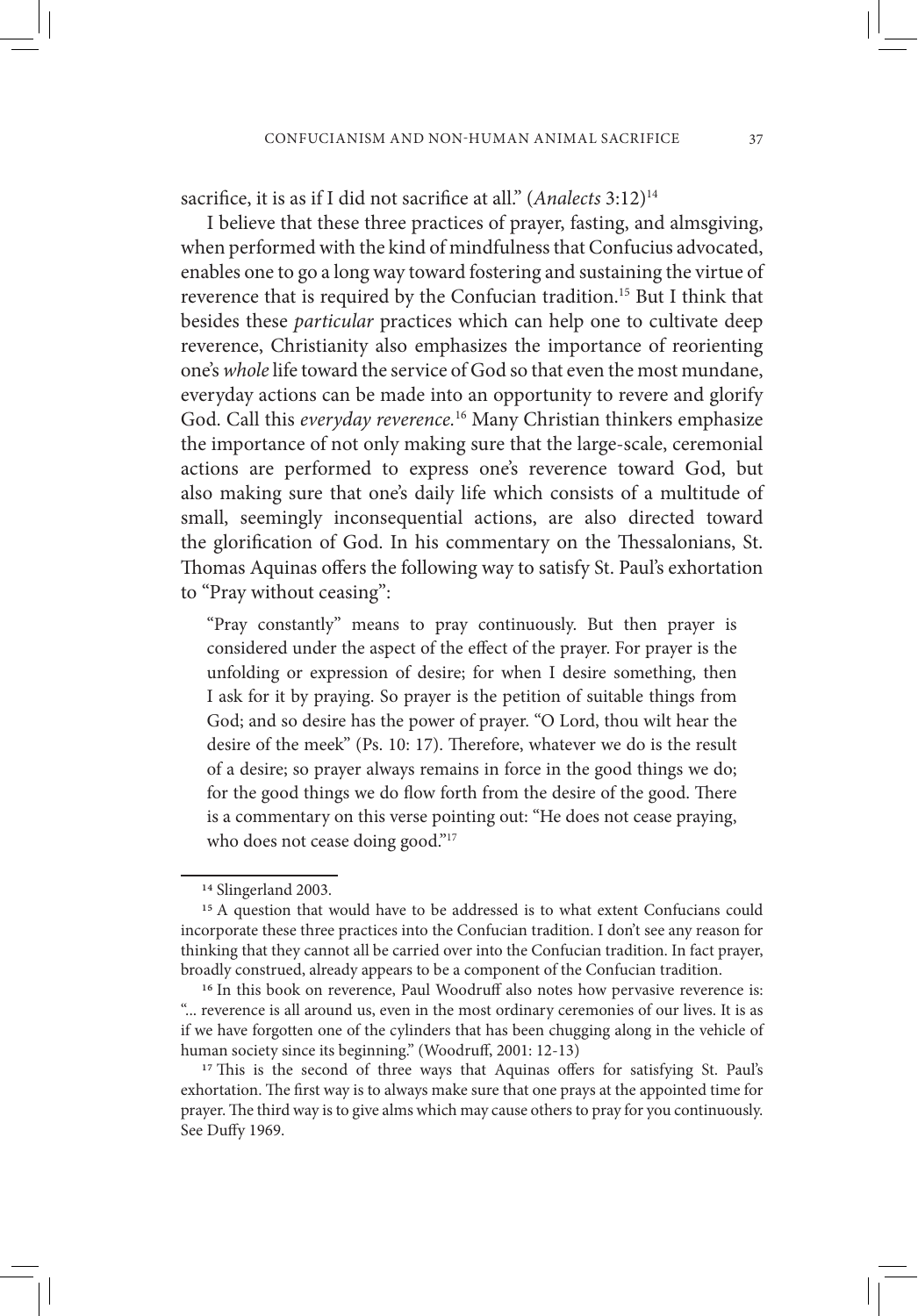Aquinas recognizes that to "pray constantly" cannot mean to continuously repeat verbal prayers whether vocally or within one's mind. That would be psychologically too demanding and would impede one's ability to carry out the daily tasks necessary to live a well-functioning human life.<sup>18</sup> What Aquinas suggests is that we may think of prayer in terms of the effects of prayer – or as he puts it, "under the aspect of " the effects of prayer. In this light, we can see prayer as being carried forward in its effects long after the particular vocalized form of prayer has ceased. So when our prayer is directed at the attainment of the good, we are simultaneously expressing our desire for the good, and since that desire is what moves us to do what's good, prayer, understood in terms of its effects, is carried on through those actions that aim at and achieve the good.

I think that we can draw upon Aquinas's insight and apply it to the Confucian tradition. If one was to genuinely desire to express one's reverence toward the deities and spirits by structuring one's life in accordance with the Way, we can take that desire for reverence as being manifested through those actions that accord with the Way, even if those actions were not intentional under the description, "I'm now doing this for the sake of the Way." In living one's life in accordance with the heavenly mandate by being attentive to what one does in everyday life, one can express one's reverence toward the deities and spirits. What better way to honor the deities and spirits than by living rightly?<sup>19</sup>

To put things more concretely, we may take each day as an opportunity to pay tribute to God (or for Confucius, the deities and spirits) through small acts of sacrifice in the midst of our ordinary life. This can occur in a variety of ways, for example, by doing a favor for someone that one doesn't like, or by attentively performing one's duties even when they are difficult to do. That how we conduct ourselves in our day-to-day life has significant psychological consequences is supported by empirical evidence. Recent research revealing the regrets of divorced men and women listed lack of "affective affirmation" consisting of small gestures

<sup>18</sup> I will come back to this objection below.

<sup>19</sup> One problem, however, might be that while exemplifying the requirements of the Way in one's life is a good thing, it is unclear how by doing so, one also would be expressing reverence toward the deities and spirits. After all, the Way and the deities, even if metaphysically connected in some way, remain distinct objects. I think given the Confucian metaphysical picture there is no genuine problem since every virtuous action that comports with the Way also fulfills the desires of the deities and spirits.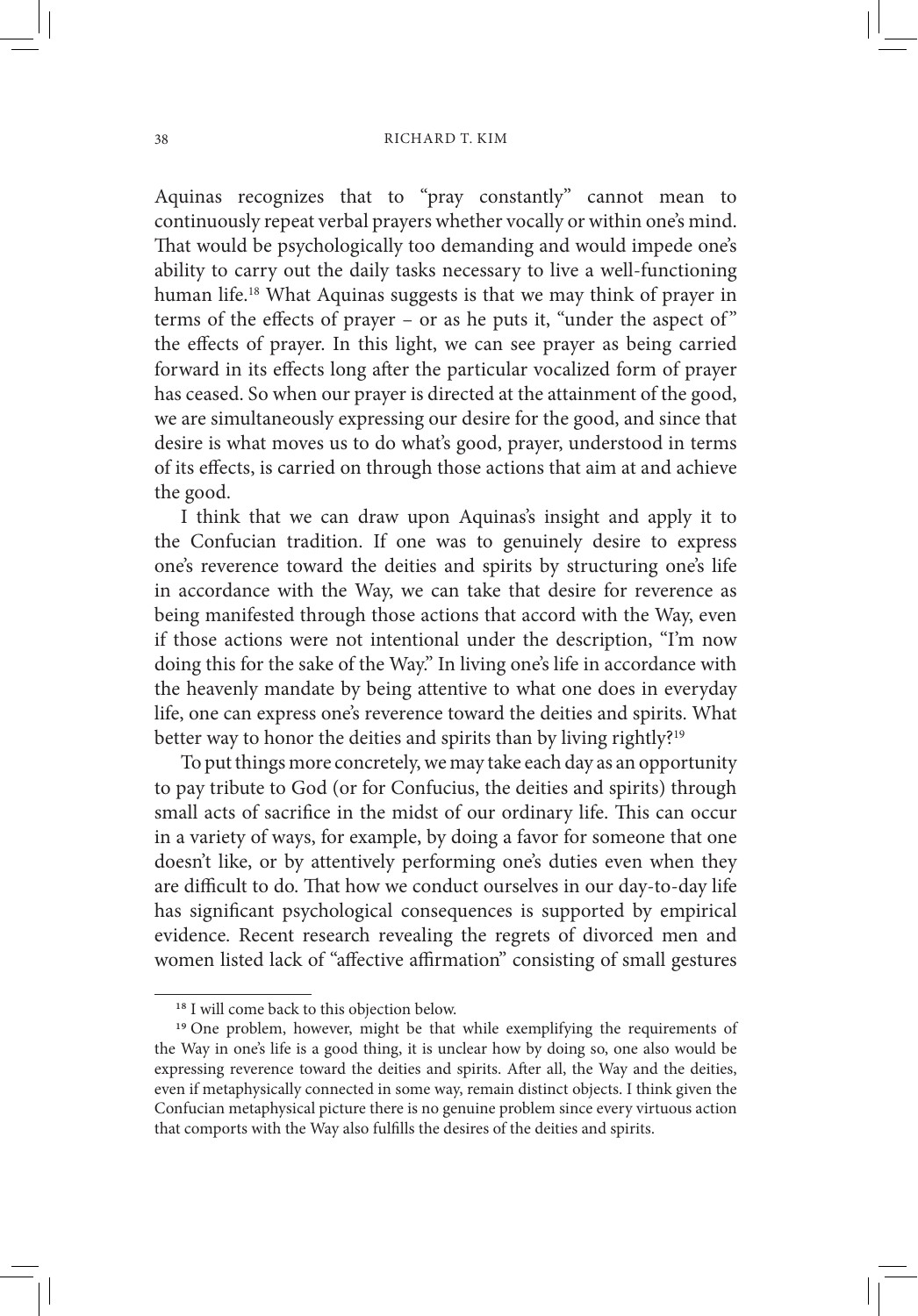such as compliments, hugs, or simple words of gratitude as one of the top five regrets.<sup>20</sup> In order to develop a good relationship with one's spouse, it is not only important to make sure that one remembers to treat her or him well on special occasions (e.g. birthday, anniversaries, etc.) but also on a daily basis through local, concrete actions.<sup>21</sup>

Besides small acts of sacrifice, we may also express reverence through everyday actions by manifesting a spirit of gratitude. An action that expresses gratitude toward the deities or spirits seems to me to be a prime example of a reverential action.<sup>22</sup> Appreciating the goods that one enjoys as a gift from the deities and spirits, especially one's ancestors, is an important way, I think, of showing reverence. One way to make this a daily practice would be to actively appreciate every meal as a gift and consuming the food with a spirit of thankfulness.

So through *everyday reverence*, by performing acts of small sacrifice, carrying out one's daily affairs with gratitude, and attentively trying to live in accordance with the Way, one can cultivate and sustain the virtue of reverence. Reflecting once again upon the notion of sacrifice, dedicating one's entire life to following the Way can itself, I think, be an exemplification of self-sacrifice *par excellence*. Of course, how one carries out such a commitment will individually vary depending on the details of one's circumstances. So if we take an expanded notion of what sacrifice can involve, the opportunities for sacrifice is almost limitless, especially given the multitude of ways in which we can work for justice

<sup>20</sup> These findings are part of a 25 years long research on marriage and divorce funded by the NIH. Interestingly, it is men who appear to need more affective affirmations during marriage. See Orbuch 2012.<br><sup>21</sup> One might object here by saying that the example is disanalogous since the affective

affirmations seem to be necessary for the sake of the other person, rather than the cultivation of a particular disposition for oneself. Although it is certainly true that the affective affirmations clearly help one's partner develop a more positive attitude, I think that they are also clearly important for the person who is also expressing the affective affirmation. It seems quite reasonable to think that by expressing affection in a sincere way through verbal and physical actions, the subject doing the expressing also cultivates a more positive attitude toward his or her partner through those very acts. We may think of this as a kind of "performative reinforcement." <sup>22</sup> According to Barbara Fredrickson, gratitude, like other positive emotions,

<sup>&</sup>quot;broadens and builds" our personal character by enriching our intellectual and emotional resources for carrying out tasks and meeting future obstacles. (Fredrickson 2004) This can also help reinforce and strengthen one's commitment to living according to the Way by providing the necessary tools for dealing with those difficulties and challenges that disrupt a person's path toward living a virtuous life.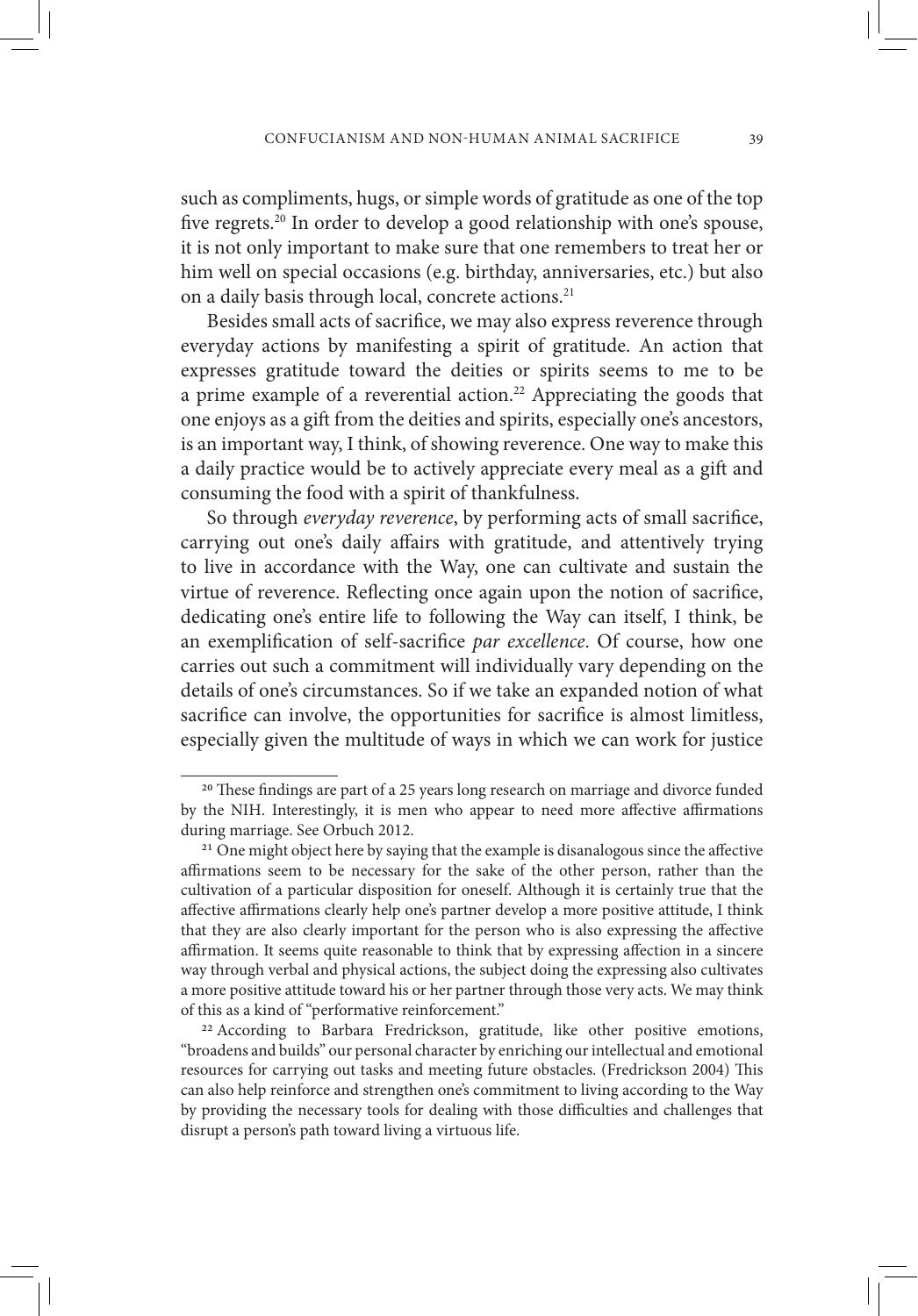and peace in this world. This idea that we may manifest reverence through sacrificial acts of virtue is prominently featured in the Old Testament:

This, rather, is the fasting that I wish: releasing those bound unjustly, untying the thongs of the yoke; Setting free the oppressed, breaking every yoke; Sharing your bread with the hungry, sheltering the oppressed and the homeless; Clothing the naked when you see them, and not turning your back on your own.23

The sacred texts of other religious traditions also confirm the importance of trying to make one's daily activities an expression of one's devotion to the deities. So we find in the Bhagavad Gita: "It is true, this world is enslaved by activity, but the exception is work for the sake of sacrifice. Therefore, ... free from attachment, act for that purpose" (III,9). "Whatever you do, or eat, or sacrifice, or offer, whatever you do in selfrestraint, do as an offering to me," says Krishna (IX, 21).<sup>24</sup> Krishna is here also exhorting everyone to exercise reverence through everyday actions. Every action provides an opportunity to express reverence toward Krishna, and it is only by engaging in an act with a spirit of sacrifice, that one can achieve genuine freedom and no longer be "enslaved by activity."

We also find the significance of our daily affairs emphasized within the Confucian tradition:

Master Zeng said, "Every day I examine myself on three counts: in my dealing with others, have I in any way failed to be dutiful? In my interactions with friends and associates, have I in any way failed to be trustworthy? Finally, have I in any way failed to repeatedly put into practice what I teach?"25

The emphasis here is on our daily interactions with others through which we can treat them with the respect that they deserve. Master Zeng realizes that much of our character formation depends upon how we deal with others within the context of ordinary life and that we must continually remind ourselves to conduct our daily affairs with propriety. We can also find this idea in the teachings of Confucius himself:

Confucius fell ill, and Zigong went out to make a divination. Confucius remarked, "When I take my seat I do not dare to put myself first, I dwell as if practicing austerities, and I eat and drink [sparingly] as if preparing

<sup>23</sup> *New American Bible*, Isaiah 58: 6-7. <sup>24</sup> These are passages that come out of Robert Adams's splendid book, *Finite and Infinite Goods*. <sup>25</sup> *Analects* 1.4.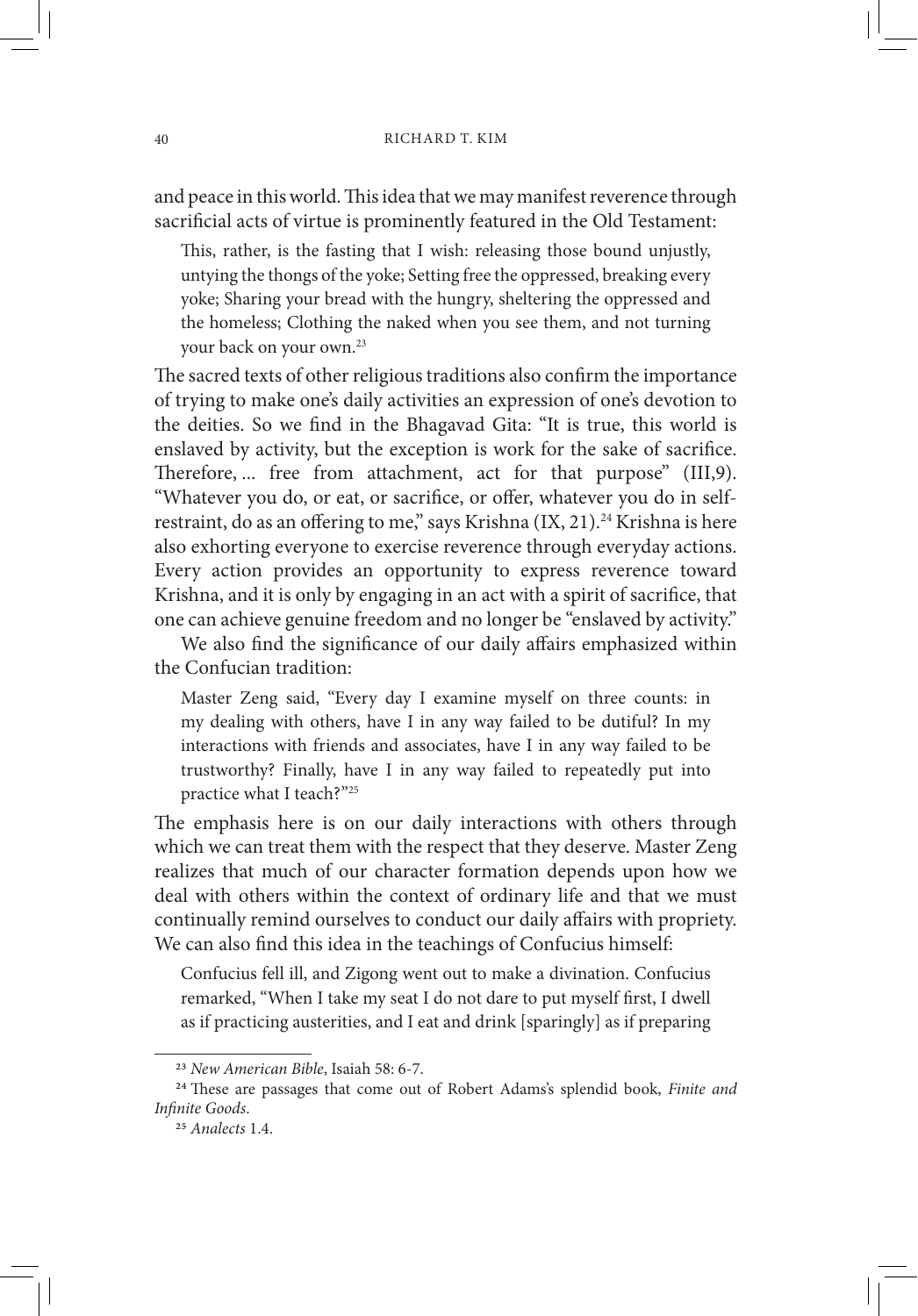to perform a sacrifice. I have been performing my own divination for quite some time now."26

Commenting on this passage Edward Slingerland notes, "The theme in this version is similar: one should live one's entire life in a disciplined and reverent manner, rather than adopting discipline and reverence only when one wants to curry favor with the spirits or receive special guidance from heaven." (Slingerland 2003: 76) That is to say, we must make each day a unified expression of our reverence toward the deities, and not only on special occasions. This practice certainly requires both an active awareness of one's daily actions as well as a continuous effort to act rightly. Carrying out each day in this manner would require a practice like the one Master Zeng recommends, examining oneself daily and reflecting upon whether or not one's actions successfully embodies the Confucian spirit.<sup>27</sup>

If a Confucian, even having abandoned the ritual of non-human animal sacrifice, were to truly take the advice of Aquinas, the Bhagavad Gita, Master Zeng, and Confucius, by examining one's daily actions thoroughly and mindfully, and find simple ways to express devotion to the deities and spirits throughout the course of one's day, it is difficult to see how such a person could fail to cultivate the virtue of reverence that Fan is advocating.

One worry, which I noted earlier, was that carrying out one's daily life in this extremely conscientious manner could become too restrictive and close a person off from exhibiting the level of spontaneity that seems important and perhaps even necessary for any healthy and flourishing life. What is being advocated here, however, is not to make sure that during the course of every action, one always brings to surface an occurrent belief like: "and by this I am now revering the deities." Attempting to always do this would, indeed, make anyone's life oppressively confined and too psychologically taxing. Rather, the idea is to reorient one's life so

<sup>26</sup> This passage appears in a lost fragment from the *Zhuangzi* that is preserved in the *Imperial Readings. Compare with 7.35 of the <i>Analects*.<br><sup>27</sup> The focus on cultivating a certain kind of character through constant monitoring

of one's everyday life is emphasized well by P. J. Ivanhoe: "for Confucians, the freedom of human agency is more a matter of steering than rowing. Their goal is to cultivate a greater awareness, attentiveness, and care for our thoughts and feelings, our actions, speech, comportment, and demeanor, the clothes we wear, the music we play and listen to, and how we conduct ourselves in our interactions with fellow human beings, other creatures, and the greater natural world" (Ivanhoe 2013: 76-7).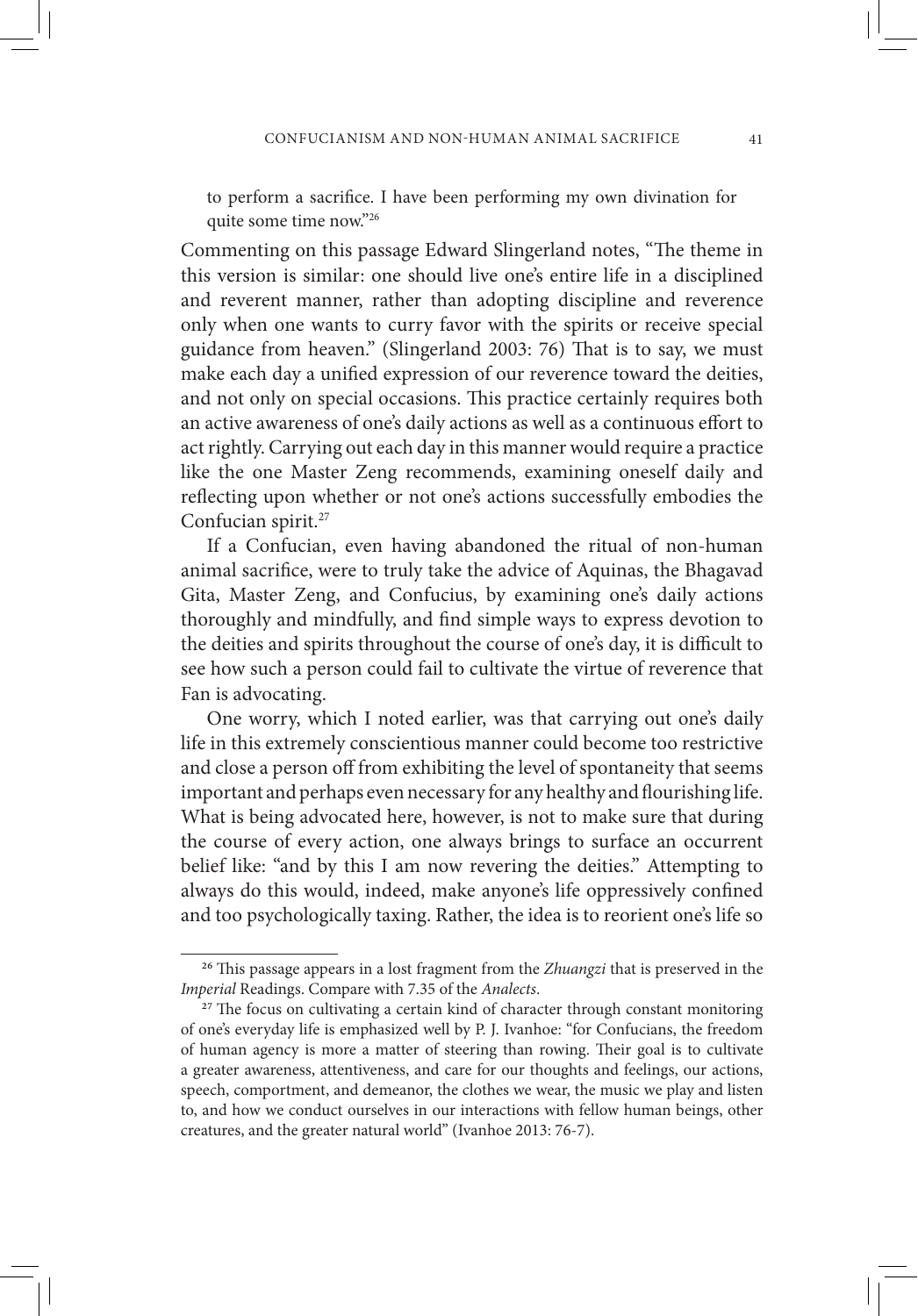that even when one is engaging in minor tasks or small acts of sacrifice, one does them with the implicit belief that they are being done for the sake of honoring the deities or spirits. What this involves may require developing what Robert Audi calls "the disposition to believe" to affirm that one's ultimate goal in performing a particular act is for the sake of expressing reverence toward the deities or spirits.<sup>28</sup> One can imagine, for example, a loving father whose purpose of working as a plumber during the day is structured around his deeply grounded concern to materially provide for his family. But if we focus in on a particular moment while he's at work, for example, fixing a leaky faucet, we may be unable to find any occurrent thoughts about his family. Mark Berkson aptly captures this phenomenon in his account of Xunzi on rituals: "While the body is involved in the moment-to-moment postures and sensory awareness of sights, sounds, smells, textures, and utterances, the mind is directed toward larger contexts of meaning ... which leads to a deeper appreciation of the ritual act." (Berkson 2003: 170) The key insight that Berkson provides for us here is that even simple actions can involve a more reflective conception of what we are doing as part of a larger narrative structure, even though from the external point of view, the agent may appear to be carrying out a fairly mundane activity like fixing a leaky faucet. For a Confucian, this larger narrative could be taken as structuring one's life according to the Way. And even though the thought that the final end of all of one's pursuits is the attainment of the Way may not rise to the surface of an agent's mind during the course of every activity, the endorsement of this vision can play a powerful regulative role in determining both what one does and doesn't do, and the way in which one chooses to carry out an action.

Taking up this Confucian attitude of structuring one's whole life according to the Way will, of course, require significant attentiveness

<sup>28</sup> Audi makes a distinction between dispositional beliefs (sometimes referred to by philosophers as "tacit" or "implicit" beliefs) and dispositions to believe. He criticizes philosophers for over-attributing beliefs to agents and argues that what most people think of as dispositional beliefs are in fact dispositions to believe. Dispositions to believe, unlike dispositional beliefs are not a species of belief but the "readiness to form a belief " that requires an intermediate process of coming to form a belief through the instantiation of one of the realizers for that disposition. I think that developing the disposition to believe that every act is ultimately done for the sake of achieving the Way would avoid the problem of excessive psychological burden while still allowing for the agent's desire to obtain the Way to structure her life as a whole. See Audi 1994.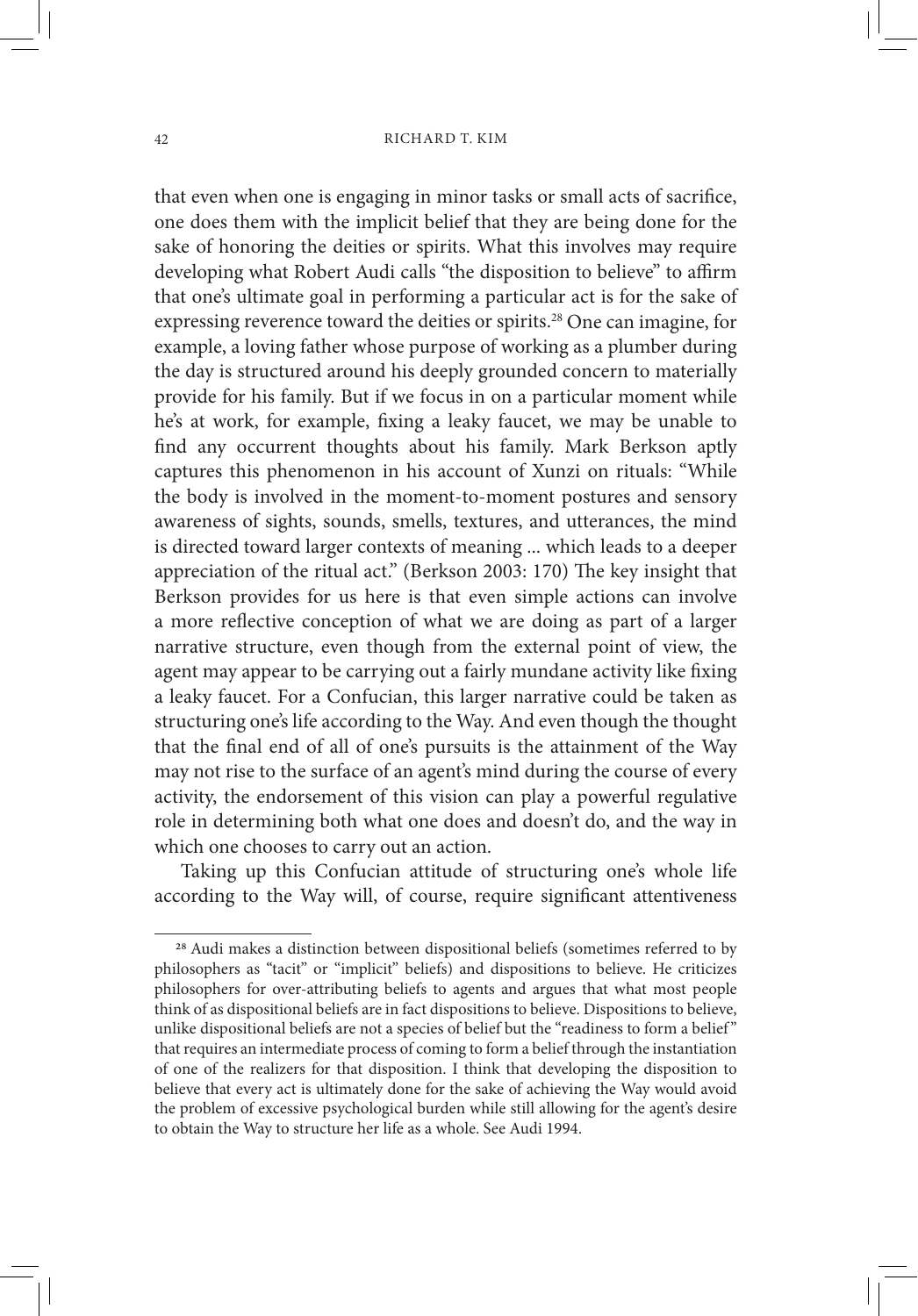and effort. However, the tendency for most of us is not to be excessively attentive and careful about our everyday lives, but to go through them mechanically, with little focus or engagement. Being more attuned to what we are doing on a daily basis, and trying to act in ways that manifest reverence, can help us become more attuned to the world, and consequently, help us live more meaningful and satisfying lives.<sup>29</sup>

There is of course a limitation on what kinds of activities can serve as an opportunity to practice *everyday reverence*. Certainly what one perceives as evil or malicious is excluded. It is also perhaps a bit silly to think that one can embody reverence even in going to the bathroom, watching a movie, or taking a nap. But although not every action presents an equal opportunity to express one's reverence toward the deities and spirits, the main point here is that the opportunities for expressing reverence in one's daily affairs is much wider than one might think. Even in doing something as ordinary as watching a movie, one can try to avoid movies that do not achieve any genuine goods, or are detrimental to one's character. It is perhaps the accumulation of such seemingly simple, inconsequential actions that end up determining what kind of person one becomes.

### III. TRADITION AND REVISION

Nothing that I have said in this paper implies that Confucianism can simply discard every large-scale ritual without incurring significant loss. It is quite reasonable to think that Confucianism needs to carve out the space for occasions in which its members can ceremonially express the deep reverence they have toward the deities and spirits. But, as I have argued in this paper, I think such ceremonies can be carried out without the use of non-human animal sacrifice and still express the kind of reverence that Fan wants to preserve within the Confucian tradition.

Any healthy tradition must keep alive the possibility of reform.<sup>30</sup> But the difficulty lies in understanding whether a reform destroys the

<sup>29</sup> In his illuminating account of happiness, Daniel Haybron notes attunement as one of the central elements of happiness (Haybron 2008: 115-120). <sup>30</sup> There are, however, some Confucians who may claim that Confucianism has

achieved maximal perfection and cannot be revised to be made better. I find the claim highly implausible and not one that Confucians need to accept. In fact, the fact that a tradition is fixed or static may be evidence for thinking that the tradition is dying or dead. See MacIntyre 1984.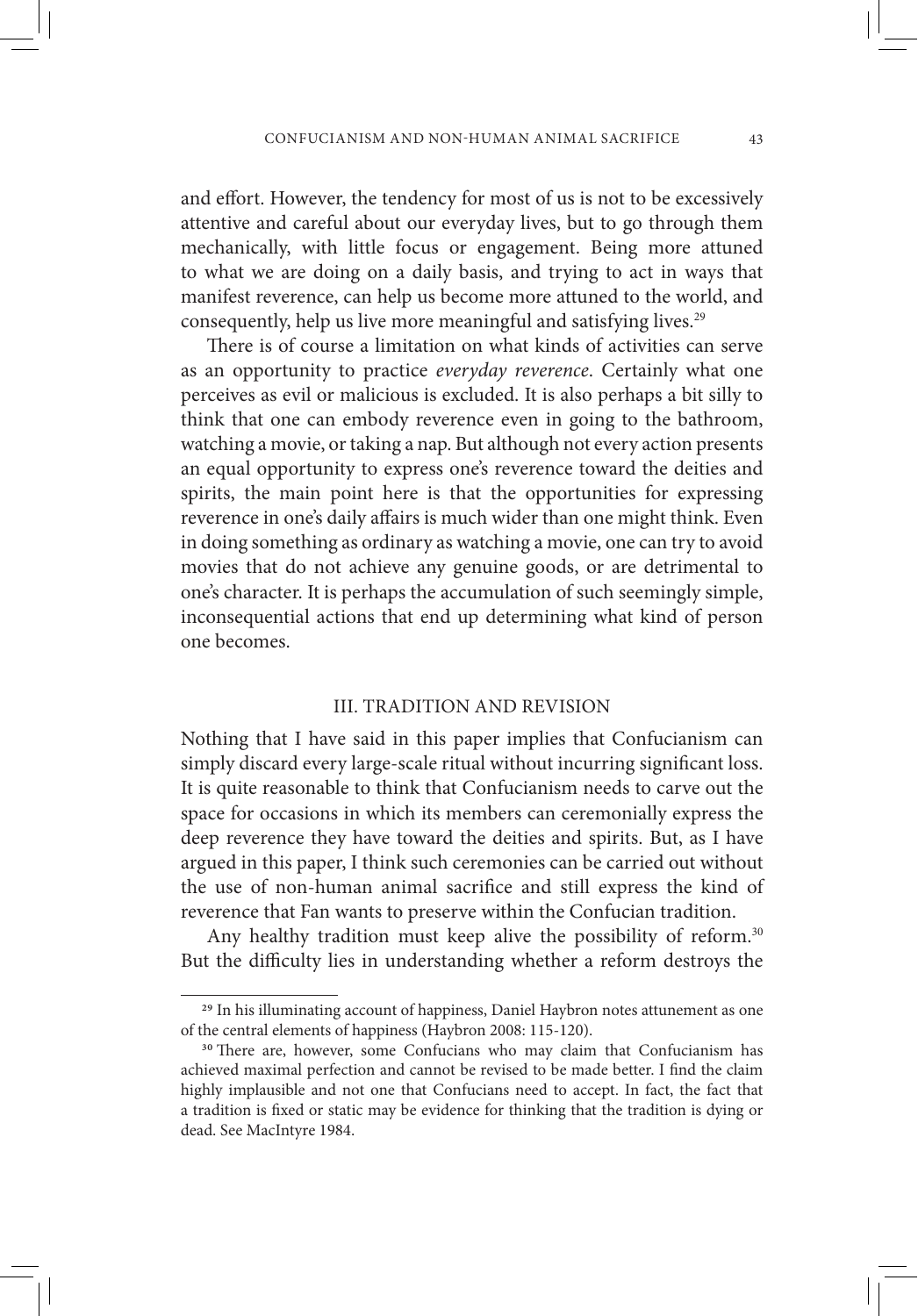tradition by altering its very essence, or if it only revises and develops elements that already are inherent in the tradition. In the modern age, the prevailing attitude has been that the only good arbiter for evaluating the worth or permissibility of a practice is neutral, impartial reason that is independent of all attachments to local traditions or particular forms of life. On this view, we must, if we are genuinely concerned with morality, adopt what Henry Sidgwick called "the point of view of the universe" and judge whether or not a certain practice, or even a particular tradition, ought to go on. A number of philosophers, most notably, Alasdair MacIntyre, have rejected this view, arguing that there is no neutral vantage point from which to operate.<sup>31</sup> We all belong, in one form or another to a particular tradition and we cannot but make judgments from within that tradition. This is clearly an epistemological view, and one that need not fall into metaphysical relativism about value. All it claims is that even if there are objective values, we can only access them through traditions, traditions that hopefully have developed in ways that allow their members to grasp moral truths.

I think that if we are to take any robust tradition such as Confucianism seriously, we cannot simply view traditions as vehicles by which we disseminate values that have been checked and processed by the instruments of impartial reasoning. If this is all that traditions are good for, then it is difficult to see why we ought to adhere to any tradition in the first place. One of the prerequisites for being a genuine member of any

<sup>31</sup> See MacIntyre 1988: 349-369. Of course, MacIntyre's account of traditions has also been the subject of criticism. Most recently, Tom Angier argues that MacIntyre's conception of traditions is based too closely on the way that traditions within scientific enquiry operate, thus giving moral traditions a rather procrustean picture, misrepresenting moral traditions "as homogeneous, tightly integrated systems" that results in an overestimation of "the extent to which they are, in general, rivals incapable of communicating or interacting" (Angier 2011: 18). P. J. Ivanhoe also criticizes MacIntyre for modeling his view of moral tradition on the paradigm of scientific traditions, and unduly accepting a Hegelian picture in which eventually there will be a "unified moral order," akin to the unified order that we observe in science, through the process of conquest by one tradition over another (Ivanhoe 2011: 168-169). I think both Angier and Ivanhoe are right in criticizing MacIntyre for taking the analogy between scientific traditions and moral traditions too far. I would note though that MacIntyre does reject the aspect of Hegelianism that claims there will come to be one absolute and complete moral tradition: " ... the Absolute Knowledge of the Heglian system is from this tradition-constituted standpoint a chimaera. No one at any stage can ever rule out the future possibility of their present beliefs and judgments being shown to be inadequate in a variety of ways" (MacIntyre 1988: 361).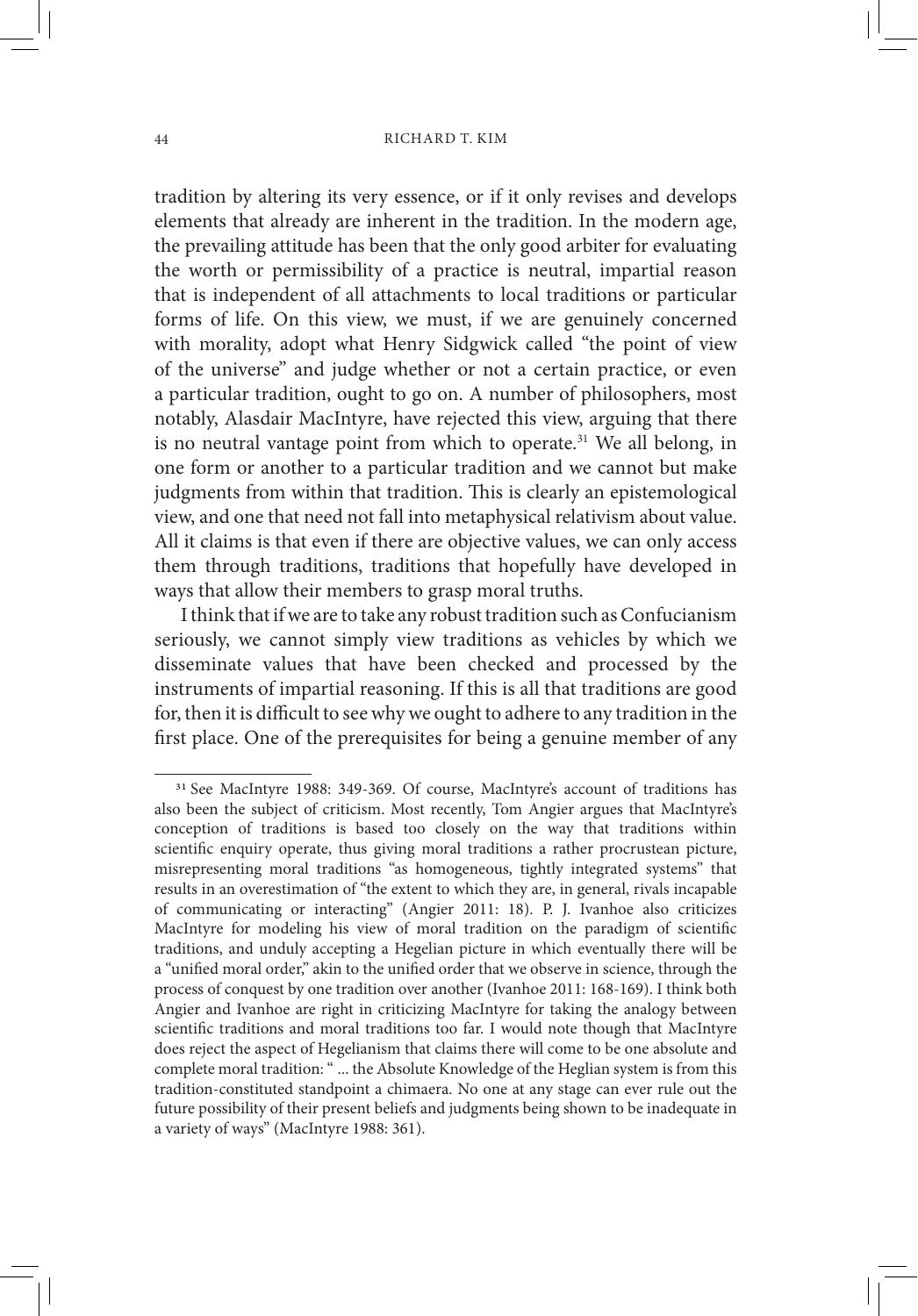significant tradition is a sense of loyalty and trust, which requires one to give at least some independent weight to the practices endorsed by one's own tradition, even if, in the end, one comes to reject the particular practices found within the tradition, or in extreme cases, abandon the tradition altogether. Good traditions allow us to begin our enquiries from a starting point that itself is the product of historical development, enabling us to work with resources and tools that can help us to continue the process of revision and argument.<sup>32</sup> The epistemological model on which traditions are built is not that of Cartesian foundationalism, but of Neurath's ship: even while we know that the ship we are riding on is damaged, we must keep afloat on it, slowly repairing it in time, plank by plank.

One possibility that I have not addressed in this paper is the existence of reasons internal to the Confucian tradition that makes the practice of non-human animal sacrifice essential, reasons that are only accessible to those who understand the tradition "from the inside." This is a point that I think needs emphasis, especially because we all too readily denounce practices of other traditions without understanding that there may be "goods internal to those practices" that may be crucial for the tradition's survival.<sup>33</sup> In fact, I believe that focusing on this point would be one possible way for Professor Fan to respond to my argument. Along this line of thought, he could identify certain unique goods that can only be realized through the sacrificial use of non-human animals, goods that are integral to the Confucian form of life. Perhaps one way to do this would be to capture the depth and significance of the sacrificial ritual by bringing to the surface its symbolic value. Doing this may enable those of us outside of the Confucian tradition to gain a clearer grasp of just what is at stake in carrying out the ritualistic sacrifice of non-human animals. Confucius himself clearly believed that there is something important worth preserving in the sacrificial act:

Zigong wanted to do away with the practice of sacrificing a lamb to announce the beginning of the month. The Master said, "Zigong! You

<sup>&</sup>lt;sup>32</sup> P. J. Ivanhoe rightly points out another important value that traditions promote: they enable us to see ourselves as parts of something that transcends just our own individual lives. Drawing upon the work of Xunzi, Ivanhoe remarks, "only those who recognize that most of the activities in which they engage and which they enjoy are parts of an ongoing tradition find full satisfaction in what they do. Only such people see themselves and what they do as part of a long and majestic lineage." (Ivanhoe 2013: 12)<br><sup>33</sup> Here I borrow the concept of "internal goods" of practices from MacIntyre 1984.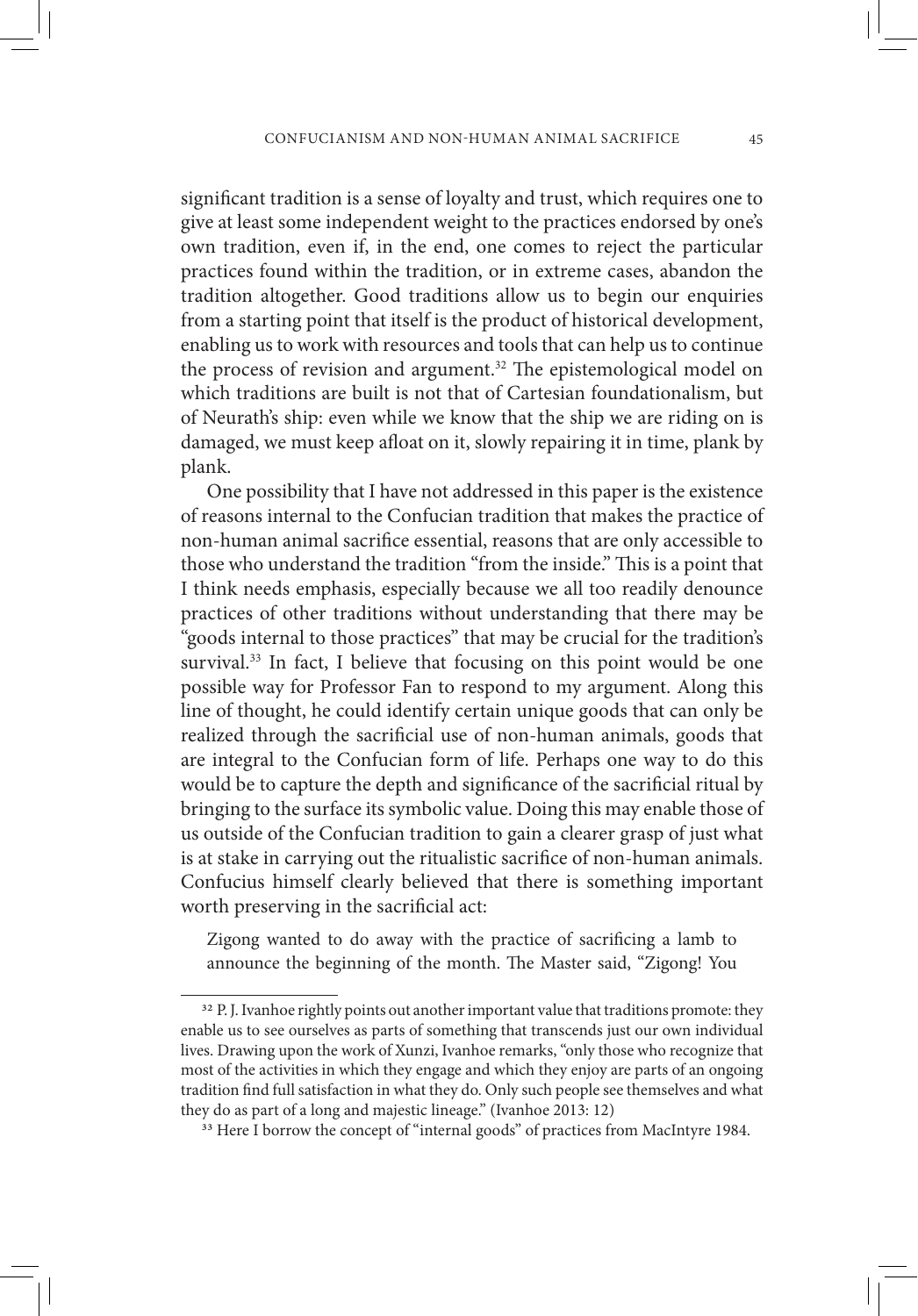regret the loss of the lamb, whereas I regret the loss of the rite." (*Analects*  $3:17)^{34}$ 

What exactly did Confucius see in the rite that was the source of regret? Confucius seems to be lamenting here about something of value that is *inherent* in the very practice of the sacrificial act, rather than some calculative benefit external to the activity. One way to capture this intrinsic significance might be to identify those aspects of the sacrifice (assuming that there are any) that make it attractive or appealing, and forge a connection to the larger narrative structure that constitutes the Confucian form of life. By doing so, it may be possible to transform what may at first appear to be simply a gruesome and violent ritualistic act into something perhaps dignified or even beautiful. I find this to be the most promising line of thought for those seeking to defend the practice of Confucian non-human animal sacrifice. I still believe, however, that the account of *everyday reverence* I have developed above could still provide a way for Confucians to abandon non-human animal sacrifice while developing and sustaining the virtue of reverence through living the kind of sacrificial life I've sought to describe and to illustrate.

None of this implies that we cannot criticize other traditions or that traditions should never revise their own rituals or practices. Nevertheless we do need to take traditions, especially those that are constitutive of a way of life, seriously, by attempting to obtain a genuine understanding of the goals and values that shape the attitudes and perceptions of those who adhere to them. We should first seek an informed account of why those within another tradition accept those values and beliefs that are constitutive of that tradition, even if initially they appear unpalatable from our own ethical point of view.<sup>35</sup> By doing so we can more easily

<sup>34</sup> Slingerland 2003. This particular passage is beautifully explored by Richard Wollheim, in which he argues that utilitarianism cannot adequately capture the kinds of value that is exemplified by significant ritualistic practices like those of the sacrificial use of the lamb. I thank P. J. Ivanhoe for alerting me to Wollheim's paper and for further discussions about how Wollheim's ideas are relevant to the issues of this paper.

<sup>&</sup>lt;sup>35</sup> One could object here by drawing upon examples that involve what appear to be extremely egregious practices, e.g. female genital mutilation or ancient practices of child sacrifice, and question whether or not we should even start entertaining the possibility that such practices can be justified or valuable in some way. My view would be that although we may psychologically be unable to reflect on the validity of such practices because they may appear to us as "beyond the moral pale", we should still try to understand what those who have engaged in those practices found appealing about them. My strong suspicion is that even if we were to examine such seemingly horrendous practices carefully, we would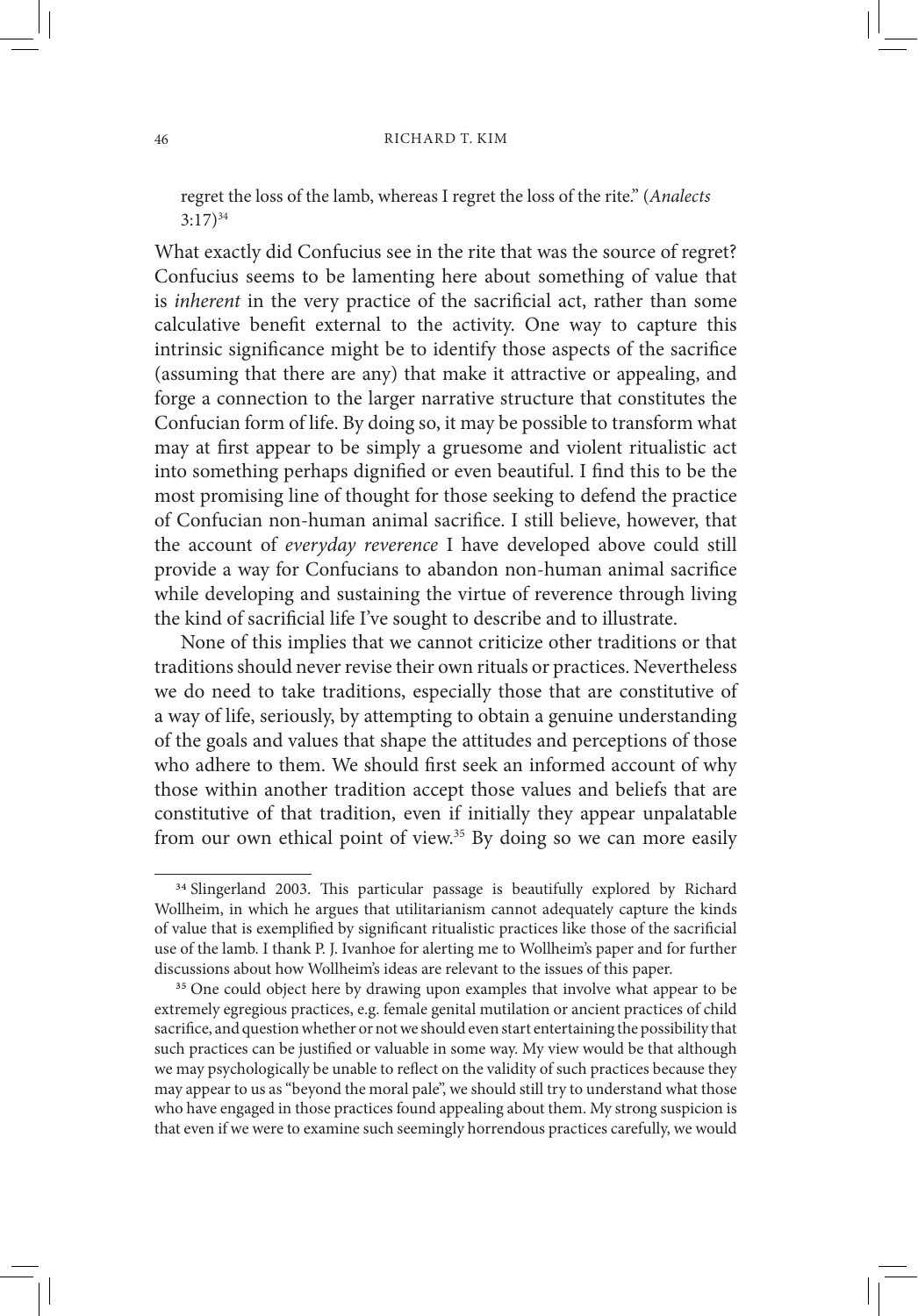avoid useless misunderstandings of alien traditions and preserve the possibility of actually learning from them. Only after attempting to enter into the perspective of another's tradition, should we begin to step back and critically evaluate the tradition's values and beliefs.<sup>36</sup> Refutation need not be the central drive for those trying to understand another tradition. We can be sufficiently motivated by the judgment that a radically different tradition may offer a new, fresh perspective, and provide novel intellectual resources for building on our own tradition.

#### IV. CONCLUSION

I have argued that by drawing upon the resources of other traditions, as well as ideas that can be discovered within the Confucian tradition itself, there is a way for Confucians to preserve the virtue of reverence without having to partake in the practice of non-human animal sacrifice. To do this I have focused on the ways in which our daily lives present a variety of opportunities to cultivate and sustain a reverential attitude through small but meaningful acts of self-sacrifice. This picture of expressing reverence through everyday actions, I believe, captures the *spirit* of the Confucian sacrificial rites by preserving the core idea that such practices require one to offer up something of value to the spirits and deities. My suggestion was that by organizing one's entire life to live according to the *Dao* as an expression of gratitude toward the deities and spirits, an individual's daily activities can be transformed into sacrificial offerings that express one's reverential attitude. If we assume that the deities and spirits are closely attuned to the *Dao*, we should believe that striving to embody the *Dao* in all that we do would most satisfy what the deities and spirits really want for us. So on this account, not only would the offerings of *everyday reverence* help reinforce our reverence toward the deities and spirits but also, at the same time, bring them satisfaction as well.

I have, however, left room for the possibility that there may be reasons internal to Confucianism for preserving the sacrificial use of non-human animals that only those firmly entrenched in the tradition

still continue to maintain the judgment that they are completely unjustified. In fact, such reflection could even *strengthen* our opposition to such practices. <sup>36</sup> Alasdair MacIntyre has elaborated upon the need for us to imaginatively enter into

the perspective of an alien tradition in many of his works. See especially MacIntyre 1988.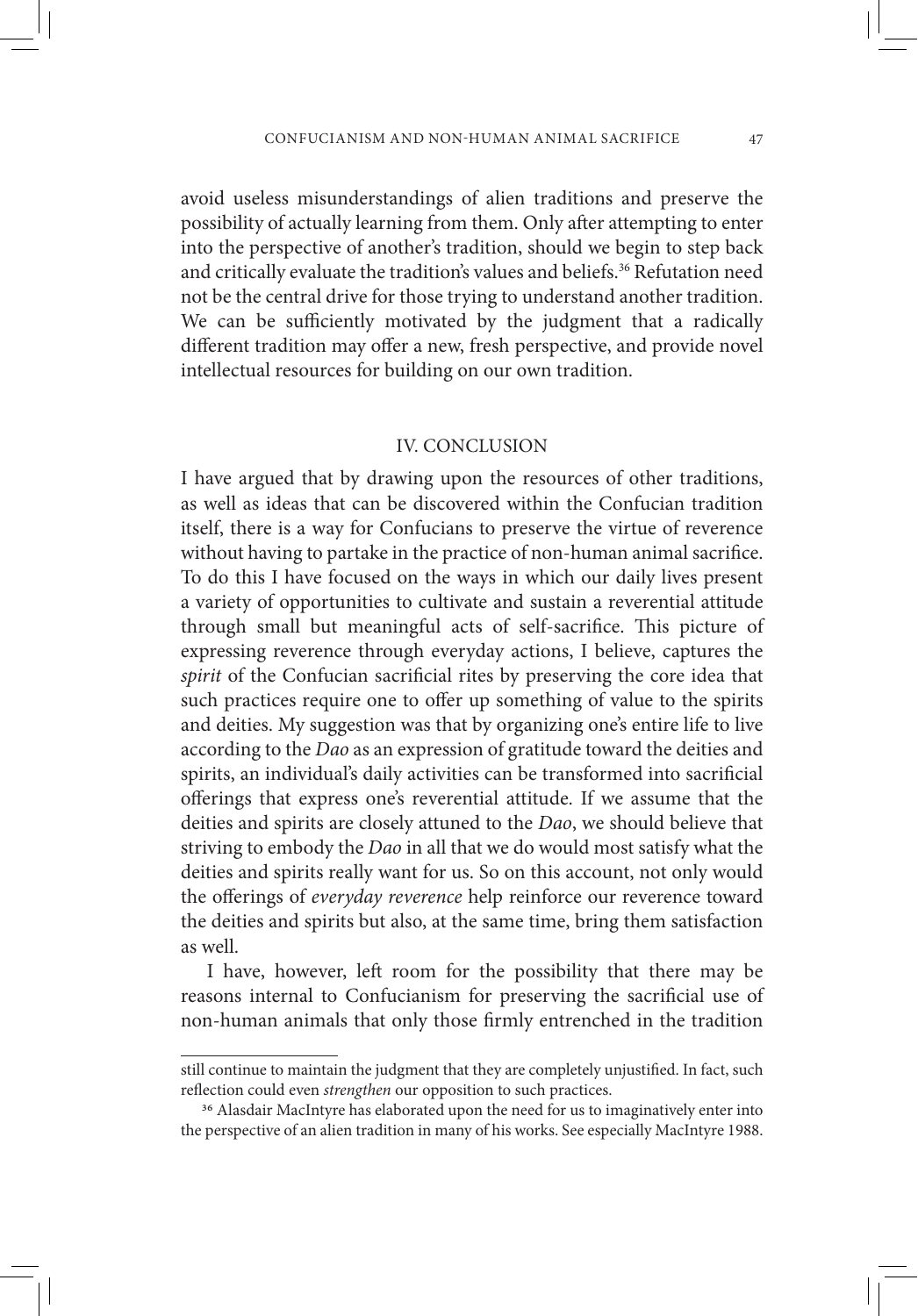can grasp. One way to do this, I have suggested, is to identify internal goods that only the sacrificial rite can achieve. Now whether or not there are such goods remains to be seen, and even if such goods were to be identified, we would still need to determine whether they are sufficient for justifying a practice we seem to have good reasons to reject. What I have demonstrated in this paper is that non-human animal sacrifice is not necessary for achieving the virtue of reverence.

Despite the commonly held view that Confucius was a parochial moralizer, unreflectively sticking to traditional practices, he was in fact quite aware of the importance of striking a balance between the need to modify and revise one's tradition, on the one hand, and of resisting changes that may unduly harm its integrity, on the other.

The Master said, "A ceremonial cap made of linen is prescribed by the rites, but these days people use silk. This is frugal, and I follow the majority. To bow before ascending the stairs is what is prescribed by the rites, but these days people bow after ascending. This is arrogant, and – though it goes against the majority – I continue to bow before ascending."

Confucius' point is that we ought neither to support nor reject a traditional rite simply because a majority of people follow it; rather, we should reflect upon the reasons for supporting or rejecting the rite and act upon the results of such reflection.

#### BIBLIOGRAPHY

- Adams, Robert. 1999. *Finite and Infinite Goods: A Framework for Ethics* (New York: Oxford University Press)
- Audi, Robert. 1994. "Dispositional Beliefs and Dispositions to Believe", *Nous*, 28(4): 419-434
- Berkson, Mark. 2014. "Xunzi's Reinterpretation of Ritual: A Hermeneutic Defense of the Confucian Way," in T.C. Kline III and Justin Tiwald (eds.), *Ritual and Religion in the Xunzi* (New York: State University of New York Press), pp. 107-134
- Burbules, Nicholas, and Paul Smeyers. 2003. "Wittgenstein, the Practice of Ethics, and Moral Education", *Philosophy of Education 2002*, pp. 248-257
- Duffy, Michael. 1969. *Commentary on Saint Paul's First Letter to the Thessalonians*  (Albany, NY: Magi Books)
- Fan, Ruiping. 2010. "How Should We Treat Animals? A Confucian Reflection", *Dao*, 9: 79-96